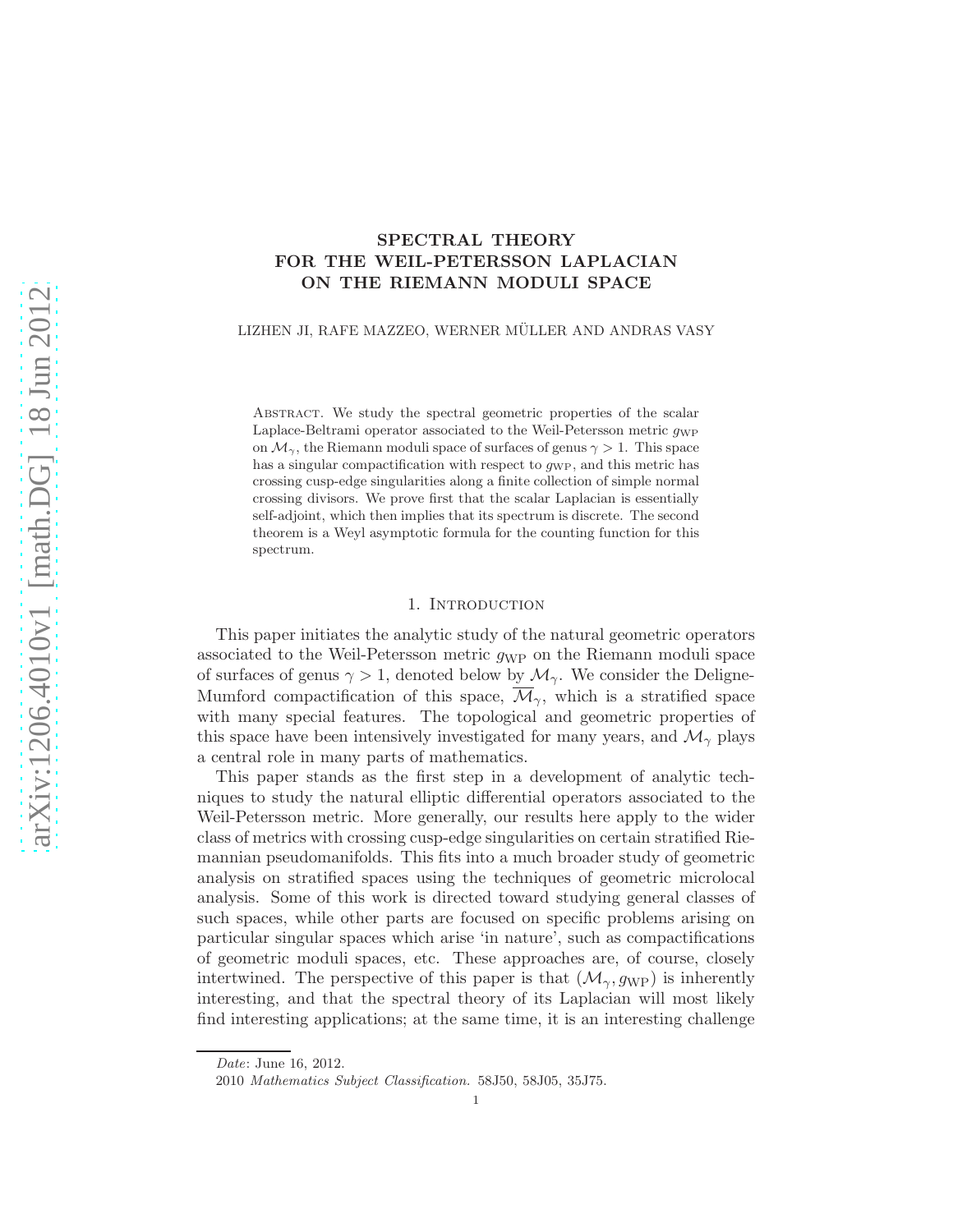to develop analytic techniques which can be used to study other singular spaces with related metric structures.

Our goals here are relatively modest. As stated above, we focus on the scalar Laplacian  $\Delta$ , rather than any more complicated operator, associated to the Weil-Petersson metric on  $\mathcal{M}_{\gamma}$ , and provide answers to the most basic analytic questions about this operator.

**Theorem 1.** The scalar Laplace operator  $\Delta$  on  $(\mathcal{M}_{\gamma}, g_{WP})$  is essentially self-adjoint, i.e. there is a unique self-adjoint extension from the core domain  $\mathcal{C}^{\infty}_{0,\text{orb}}(\mathcal{M}_{\gamma})$ . The spectrum of this operator is discrete, and if  $N(\lambda)$  denotes the number of eigenvalues of  $\Delta$  which are less than  $\lambda$ , then

$$
N(\lambda) = \frac{\omega_n}{(2\pi)^n} Vol_{\text{WP}}(\mathcal{M}) \lambda^{n/2} + o(\lambda^{n/2}).
$$

as  $\lambda \to \infty$ . Here, as usual,  $\omega_n$  is the volume of the unit ball in  $\mathbb{R}^n$ .

**Remark 1.** There is a subtlety in the statement of this theorem which we point out immediately. The interior of the space  $\mathcal{M}_{\gamma}$  already has singularities, but these are caused not by any properties of the Weil-Petersson metric, but rather are orbifold points which arise because the mapping class group does not act freely on Teichmüller space. While an analysis of the selfadjoint extensions near such points can be carried out, we instead restrict to an easily defined core domain which fixes the nature of the self-adjoint extension near these points. This is defined as follows. If  $p$  is a singular point in the interior of  $\mathcal{M}_{\gamma}$ , then there is a neighbourhood  $\mathcal{U}_p$  around p, an open set  $\tilde{\mathcal{U}}_p$  in  $\mathbb{R}^N$  (N = 6 $\gamma$  - 6), and a finite group  $\Gamma_p$  which acts on  $\tilde{\mathcal{U}}_p$ such that  $\tilde{U}_p/\Gamma_p = U_p$ . We then define  $\mathcal{C}_0^{\infty}(\mathcal{M}_{\gamma})$  to consist of all functions f such that the restriction of f to  $U_p$  lifts to a  $\mathcal{C}^\infty$  function  $\tilde{f}$  on  $\tilde{U}_p$ . We refer to [\[10\]](#page-25-0) for more on this and related other analytic constructions on orbifolds. Our main result then is that  $\Delta$  is essentially self-adjoint on this core domain. The arguments in this paper are essentially all local (or at least localizable), which means that for all analytic purposes, it suffices to assume that the interior is smooth and that the singular set of the compactification is of crossing cusp-edge type, as described below, even though the actual space is locally a finite quotient of this.

The emphasis on showing that a given operator is essentially self-adjoint is not so standard in geometric analysis for the simple reason that this property is automatic for all 'reasonable' elliptic operators on any complete manifold, and when the issue actually arises, e.g. on manifolds with boundary, it is so customary to impose boundary conditions that one rarely thinks of this as choosing a self-adjoint extension. On singular spaces, by contrast, the issue becomes a very real one, and a key preliminary part of the analysis on any such space is to determine whether the singular set is large enough, in some sense, to create the need for the imposition of boundary values. For other classes of singular spaces, e.g. those with cones, edges, etc., this issue is wellunderstood. It is known that if the singular set has codimension at least 4,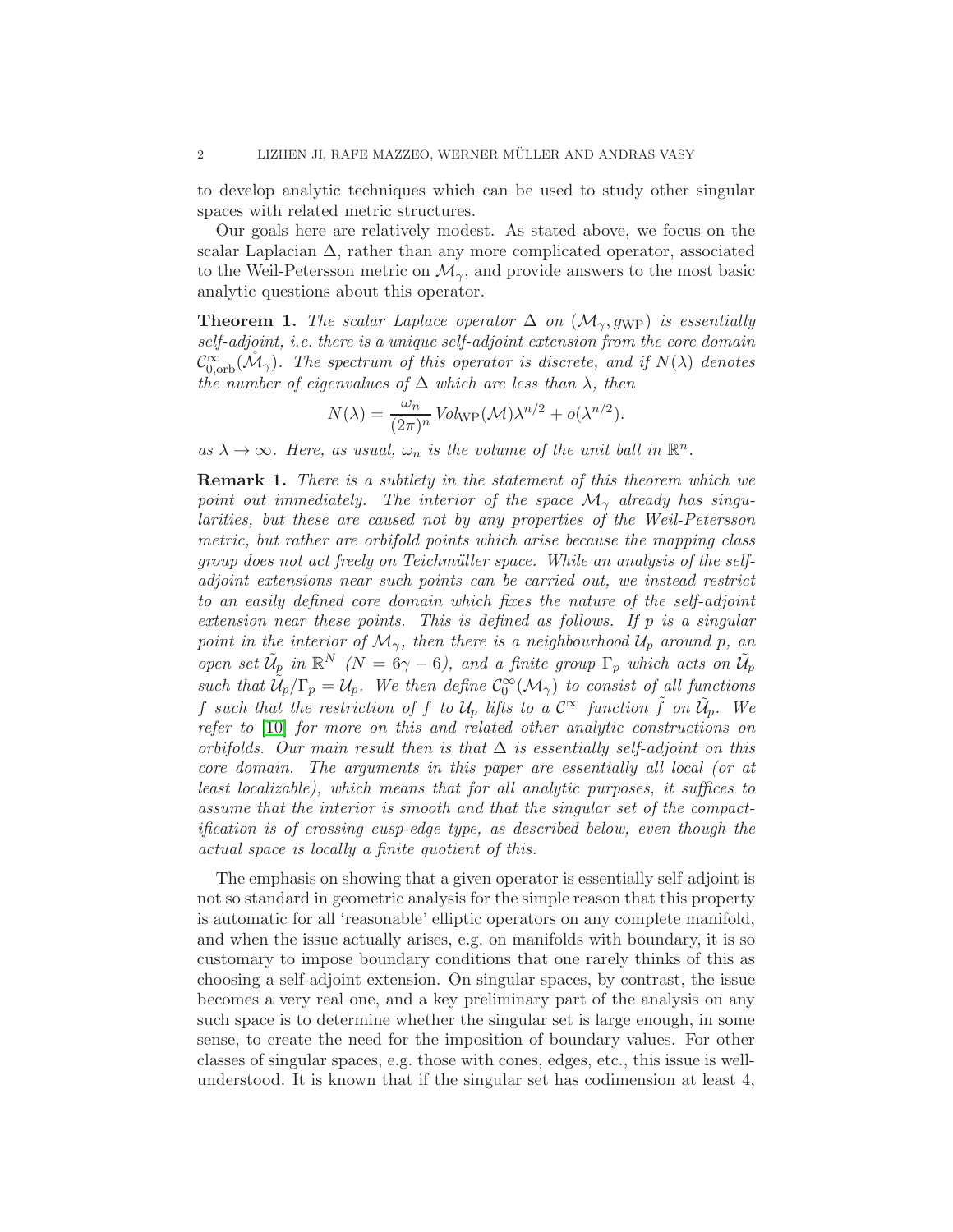then there is no need to impose boundary conditions for the Laplacian on functions. For the Laplacian on differential forms, however, and for these same types of 'iterated edge metrics', the situation is more complicated, and was first considered carefully by Cheeger [\[7\]](#page-25-1), [\[8\]](#page-25-2), see also [\[2\]](#page-24-0), [\[3\]](#page-24-1) for some recent work on this. However, the Weil-Petersson metric is more singular than these spaces, which leads to the goals of this paper.

The proof of essential self-adjointness for any operator translates to a technical problem of showing that any element in the maximal domain  $\mathcal{D}_{\max}$ of this operator is necessarily in the minimal domain  $\mathcal{D}_{\text{min}}$ . We review the definitions of these domains in the beginning of §3. This is simply a regularity statement: we wish to show that any  $u \in \mathcal{D}_{\text{max}}$  enjoys enough regularity and decay near the singular set to allow us to prove that it can be approximated in graph norm by elements of  $\mathcal{C}_0^{\infty}(\mathcal{M}_{\gamma})$ . The techniques used to prove this regularity here are somewhat ad hoc, and in particular do not use any of the heavy microlocal machinery which has proved to be very helpful for the study of more detailed analytic questions on stratified spaces. The advantage, however, is that this approach is much more self-contained.

It is worth recalling the well-known fact that the Laplacian on  $\mathbb{R}^n$  is essentially self-adjoint on the core-domain  $\mathcal{C}_0^{\infty}(\mathbb{R}^n \setminus \{0\})$  if and only if  $n \geq 4$ , see [\[9\]](#page-25-3), and that the 4-dimensional case has a borderline nature. The 'radial part' of the Weil-Petersson Laplacian near a divisor is essentially the same as the radial part of the Laplacian on  $\mathbb{R}^4$ , so in our setting too there are some borderline effects in the analysis. This motivates our introduction of a slightly broader class of crossing cusp-edge metrics of any order  $k \geq 3$ , for any of which we carry out this analysis. This is intended to clarify the slightly more delicate argument needed when  $k = 3$ . We also mention the related work on metric horns (without iterative structure) by Brüning, Lesch and Peyerimhoff; see [\[5,](#page-24-2) [12\]](#page-25-4).

An immediate consequence of the equivalence  $\mathcal{D}_{\text{max}} = \mathcal{D}_{\text{min}}$  for the scalar Laplacian is the fact that this domain is compactly contained in  $L^2$ , which proves immediately that the spectrum is discrete. Our final result, concerning the Weyl asymptotics of the counting function for this spectrum, employs the classical Dirichlet-Neumann bracketing method, hence does not provide much information about the error term.

In §2 we provide a brief (and sketchy) review of the key properties of the geometric structure of the Weil-Petersson metric and of the singular set of  $\overline{\mathcal{M}}_{\gamma}$ . The key fact, that the local lifts of g<sub>WP</sub> have 'crossing cusp-edge' singularities of order 3, leads to the introduction of the analogous class of metrics of any order  $k \geq 3$ . The rest of the paper then considers the scalar Laplacian for any metric of this more general type. Essential self-adjointness is studied in §3, and the Weyl estimate is obtained in §4.

L.J., R.M. and A.V. gratefully to acknowledge NSF support through the grants DMS-1104696, 1105050 and 0801226 & 1068742, respectively.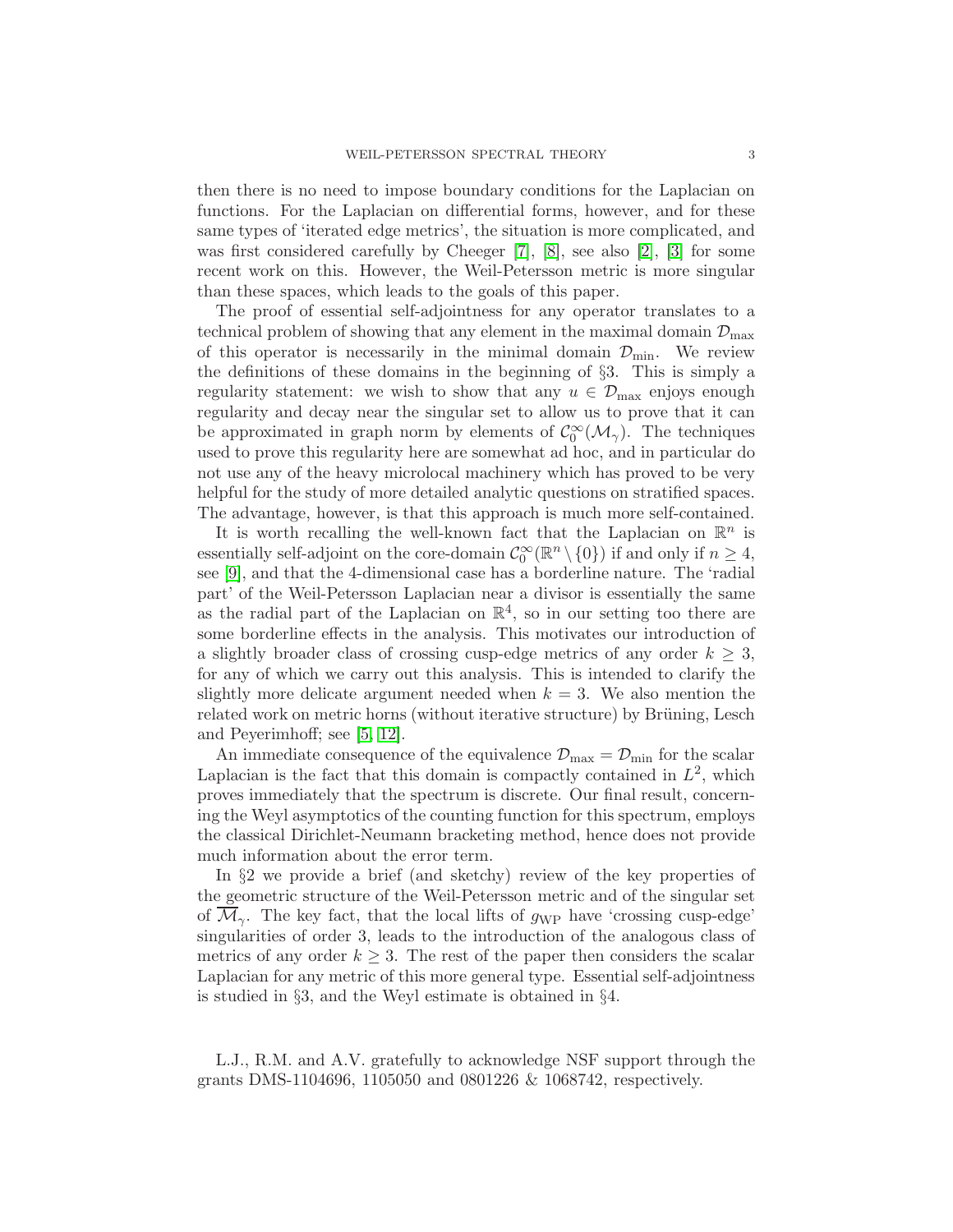# 2. The geometry of the Weil-Petersson metric

We begin with a description of the singular structure of  $\overline{\mathcal{M}}_{\gamma}$  and the structure of  $g_{\text{WP}}$  near the singular strata. The results about the structure of the Deligne-Mumford compactification itself are classical at this point, and we refer to [\[11\]](#page-25-5), [\[1\]](#page-24-3) for more detailed descriptions of all of this and references. The form of the Weil-Petersson metric traces back to a paper of Masur [\[14\]](#page-25-6) in the early 1970's, but a far more detailed picture has emerged through the work of Yamada [\[19\]](#page-25-7) and Wolpert [\[15\]](#page-25-8), [\[16\]](#page-25-9). We point to two important recent survey articles [\[20\]](#page-25-10) and [\[17\]](#page-25-11) and the references therein.

The compact space  $\mathcal{M}_{\gamma}$  is a complex space which is singular along the union of a collection  $D_0, \ldots, D_{[\gamma/2]}$  of immersed divisors with simple normal crossing. Elements of  $\mathcal{M}_{\gamma}$  correspond to conformal structures on the underlying compact surface  $\Sigma$  of genus  $\gamma$ , where conformal structures are identified if they differ by an arbitrary diffeomorphism of  $\Sigma$ . Another realization of this space is as the space of hyperbolic metrics on  $\Sigma$  identified by the same space of diffeomorphisms. By contrast, Teichmüller space  $\mathcal{T}_{\gamma}$  consists of the space of all conformal structures or hyperbolic metrics identified only by the smaller group of diffeomorphisms of  $\Sigma$  isotopic to the identity. Thus

$$
\mathcal{M}_{\gamma} = \mathcal{T}_{\gamma} / \mathrm{Map}(\Sigma),
$$

where the so-called mapping class group  $\text{Map}(\Sigma)$  is a discrete group of automorphisms of  $\mathcal{T}_{\gamma}$  defined as the quotient of the group of all diffeomorphisms by the subgroup of those isotopic to the identity.

Let  $c_1, \ldots, c_N$  be a maximal collection of homotopically nontrivial disjoint simple closed curves on  $\Sigma$ . It is well-known that  $N = 3\gamma - 3$ , and that  $\Sigma \setminus \{c_1, \ldots, c_N\}$  is a union of  $2\gamma - 2$  pairs of pants, and moreover, exactly  $[\gamma/2] + 1$  of the curves are distinct after identification by Map(Σ).

There is a simple geometric meaning to each of the divisors. Let  $D_i$  be the divisor associated to an equivalence class of curves  $[c]$  (i.e. curves in this equivalence class are identified, up to homotopy, by elements of Map  $(\Sigma)$ ). A sequence of points  $p_i \in \mathcal{M}_{\gamma}$  converges to  $D_j$  if the geodesics freely homotopic to  $c_j$  for the corresponding sequence of hyperbolic metrics have lengths  $\ell(c_j) \to 0$ . A crossing  $D_{j_1} \cap \ldots \cap D_{j_\ell}$  corresponds to the independent length degeneration of some collection of equivalence classes of curves  $c_{j_1}, \ldots, c_{j_\ell}$ . In the following, we shall often denote such an  $\ell$ -fold intersection by  $D_J$ where  $J = \{j_1, \ldots, j_\ell\}$ . Each divisor  $D_j$  can be identified with the Riemann moduli space for the (possibly disconnected) noded surface  $\Sigma'$  obtained by pinching the curve  $c_j$ , or equivalently, by cutting  $\Sigma$  along  $c_j$  and identifying each of the boundaries, which are copies of  $c_i$ , to points.

There are a number of natural and interesting metrics on Teichmüller space which are invariant with respect to  $\text{Map}(\Sigma)$  and which thus descend to metrics on  $\mathcal{M}_{\gamma}$ . One of the most fundamental is the Weil-Petersson metric, gwp, which is the one studied here. It is incomplete on  $\mathcal{M}_{\gamma}$  and induces the corresponding Weil-Petersson metric on each of the divisors. It is simply the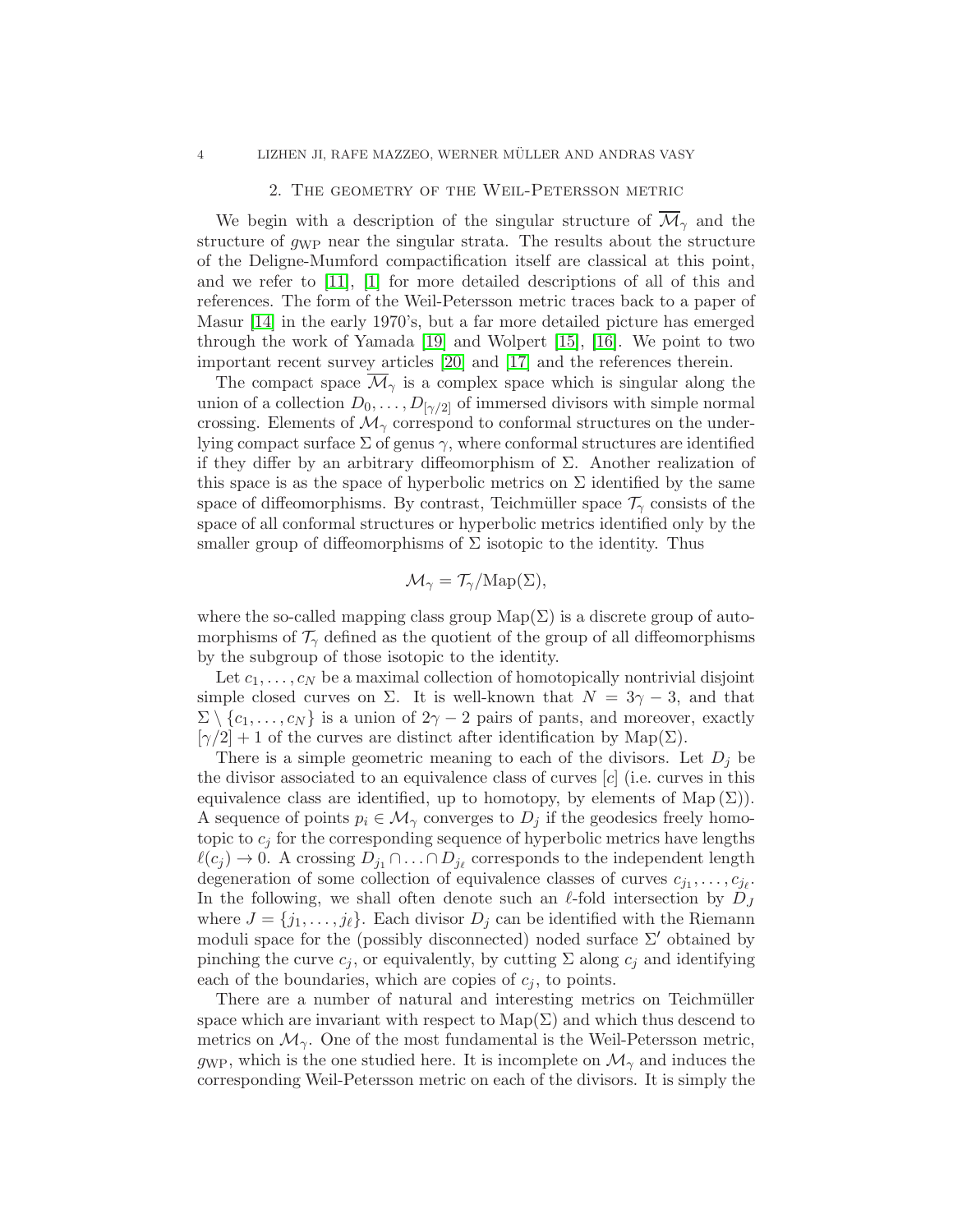canonical  $L^2$  inner product on tangent vectors: if h is a hyperbolic metric on  $\Sigma$  representing a point of  $\mathcal{M}_{\gamma}$ , then the tangent space  $T_h \mathcal{M}_{\gamma}$  is identified with the space of transverse-traceless symmetric two-tensors  $\kappa$  on  $\Sigma$ , i.e.  $tr^h \kappa = 0$  and  $\delta^h \kappa = 0$ . If  $\kappa_1$  and  $\kappa_2$  are two such tangent vectors, then

$$
\langle \kappa_1, \kappa_2 \rangle_{g_{\rm WP}} = \int_{\Sigma} \langle \kappa_1, \kappa_2 \rangle_h dA_h = \int_{\Sigma} (\kappa_1)_{ij} (\kappa_2)_{k\ell} h^{ik} h^{j\ell} dA_h.
$$

It is known that  $\mathcal{M}_{\gamma}$  is a complex orbifold and that  $g_{\rm WP}$  is a Kähler metric with many interesting properties. Our main concern is its fine asymptotic structure near the singular divisors, which are due to Yamada [\[19\]](#page-25-7) and Wolpert [\[18\]](#page-25-12), with closely related results by Liu, Sun and Yau [\[13\]](#page-25-13). Let  $p$  be a point in some  $D<sub>J</sub>$  and choose a local holomorphic coordinate chart  $(z_1, \ldots, z_{3g-3})$  with  $D_J = \{z_1 = \ldots = z_\ell = 0\}$ . Setting  $z_j = \rho_j e^{i\theta_j}$ ,  $j \leq \ell$ , then

<span id="page-4-0"></span>(1) 
$$
g_{\rm WP} = \pi^3 \sum_{j=1}^{\ell} (4d\rho_j^2 + \rho_j^6 d\theta_j^2)(1 + |\rho|^3) + g_{D_J} + \mathcal{O}(|\rho|^3)
$$

where  $g_{D_J}$  is the Weil-Peterson metric on  $D_J$ . The expression  $\mathcal{O}(|\rho|^3)$  indicates that all other terms are combinations of  $d\rho_j$ ,  $\rho_j^3 d\theta_j$  and dy (where y is a local coordinate along  $D_J$ ) with coefficients vanishing at this rate. This (and in fact a slightly sharper version) is proved in [\[16\]](#page-25-9), and the same result with some further information on the first derivatives of the metric components appears in [\[13\]](#page-25-13).

We do not belabor the precise form of the remainders in these asymptotics for the following two reasons. First,  $g_{WP}$  is Kähler, and we can invoke the standard fact in Kähler geometry, see [\[4,](#page-24-4) p.252], that if g is any Kähler metric, then its Laplace operator has the particularly simple form

<span id="page-4-1"></span>(2) 
$$
\Delta_g = \sum g^{i\bar{j}} \frac{\partial^2}{\partial z_i \partial \overline{z_j}},
$$

with no first order terms. In particular, the coefficients of this operator do not depend on derivatives of the metric. The same is true for the Dirichlet form for this metric, which also involves only the components of the (co)metric, but not their derivatives. The proof in §3 involves various integrations by parts, but a close examination of the details shows that one needs in any case very little about the derivatives of the metric, and for Kähler metrics one needs no information about these derivatives at all.

The other reason is that current work by the second author and J. Swoboda aims at deriving a complete asymptotic expansion for  $q_{WP}$ , and this implies all the results needed here about the remainder terms and their derivatives. However, since that work has not yet appeared, we emphasize that enough is known about the asymptotics of the metric in the existing literature to justify all the calculations below.

In any case, using [\(1\)](#page-4-0), disregarding the constants  $\pi^3$  and 4 for simplicity, and using the product polar coordinates,  $(\rho_1, \ldots, \rho_\ell, \theta_1, \ldots, \theta_\ell, y_1, \ldots, y_s) \in$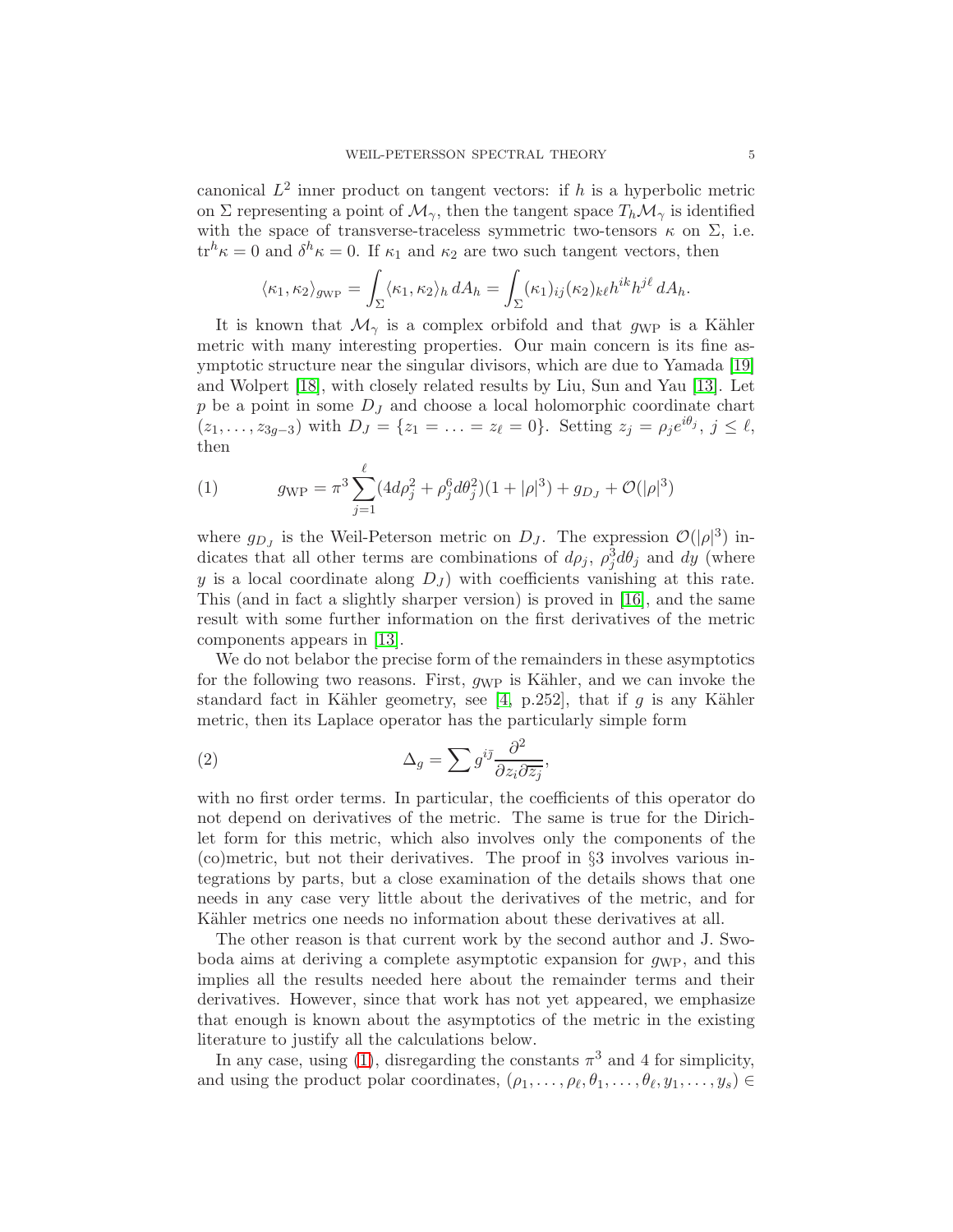$\mathcal{U} = (0, \rho_0)^{\ell} \times (S^1)^{\ell} \times \mathcal{V}$ , where  $\mathcal{V}$  is an open neighbourhood in  $D_J$ , we note that

$$
||u||_{L^2}^2 = \int |u|^2 \mathcal{J} \cdot (\rho_1 \dots \rho_\ell)^3 d\rho d\theta dy,
$$

where the Jacobian factor  $\mathcal J$  is uniformly bounded and uniformly positive. Similarly, the Dirichlet form for  $\Delta_{\rm WP}$  is given by

$$
\int \left( \sum_{j=1}^{\ell} |\partial_{\rho_j} u|^2 + \sum_{j=1}^{k} \rho_j^{-6} |\partial_{\theta_j} u|^2 + |\nabla_y u|^2 \right) \mathcal{J} \cdot (\rho_1 \dots \rho_\ell)^3 d\rho d\theta dy
$$

modulo terms vanishing like  $|\rho|^3$ .

In order to focus on the key analytic points of the argument, we shall work with a slightly more general class of (not necessarily Kähler) Riemannian metrics, the asymptotic structure of which models that of  $g_{WP}$ , with singularities of similar crossing cusp-edge type. We thus let  $\mathcal M$  be any manifold which has a compactification  $\mathcal M$  with the same structural features as the Deligne-Mumford compactification. Specifically,  $\overline{\mathcal{M}}$  is a stratified pseudomanifold, with  $M$  its dense top-dimensional stratum. All other strata are of even codimension, and can be locally described as finite intersections  $D_{j_1} \cap \ldots \cap D_{j_\ell}$ , where  $\dim D_j = \dim \mathcal{M} - 2$  for all j. The main point is that we can use the same sort of product polar coordinate systems as above, and we shall do so henceforth without comment. We now consider metrics which in any such local coordinate system are modelled by the product metric

(3) 
$$
g_{\ell,k} := \sum_{i=1}^{\ell} (d\rho_i^2 + \rho_i^{2k} d\theta_i^2) + \sum_{\mu=1}^{n-2\ell} dy_{\mu}^2,
$$

for any  $k \geq 3$ . The corresponding Laplacian is given by

(4) 
$$
\Delta_{\ell,k} = -\sum_{i=1}^{\ell} (\partial_{\rho_i}^2 + \frac{k}{\rho_i} \partial_{\rho_i} + \frac{1}{\rho_i^{2k}} \partial_{\theta_i}^2) + \Delta_y = \Delta_{\ell,k}^{\perp} + \Delta_y.
$$

The first term on the right is the normal component of this model Laplacian. Note that we are restricting to  $k \geq 3$ . (We could even choose different orders  $k_j$  on the different  $D_j$ , but for the sake of simplicity do not do so.) As we shall see below, the case  $k = 3$  is in some sense a critical value, and the analysis is slightly easier for larger values of  $k$ . One motivation for discussing this more general setting is to clarify the borderline nature of the Weil-Peterson metric.

The main point is to clarify exactly what sorts of perturbations are allowed. We phrase this by focusing on the end result, i.e. by delineating the properties of the operators for which our arguments work, and then 'backfilling' by defining the corresponding class of metrics appropriately. Thus we first assume that

(5) 
$$
\Delta_g = -\sum_{i=1}^{\ell} (\partial_{\rho_i}^2 + k \rho_i^{-1} \partial_{\rho_i} + \rho_i^{-2k} \partial_{\theta_i}^2) + \Delta_{D_J} + E,
$$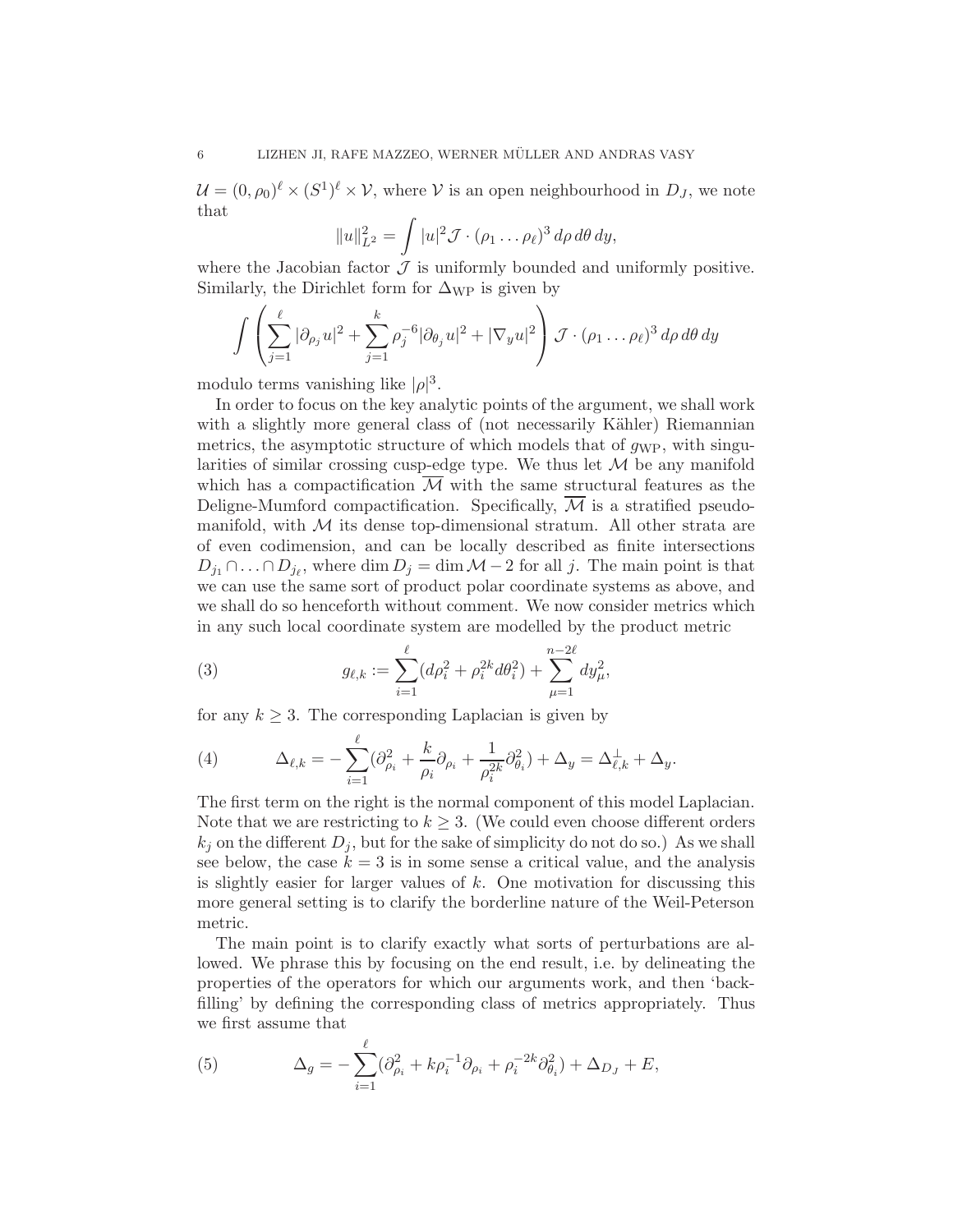where  $\Delta_{D_J}$  is the Laplacian for the induced metric on the codimension 2 $\ell$ stratum, and where  $E$  is an error term. The key structural assumptions are now as follows. First, if  $f$  is supported (or indeed just defined since differential operators are local) in one of these local coordinate systems and depends only on the  $\rho_i$ , then we shall assume that

<span id="page-6-0"></span>(6) 
$$
\Delta_g f = -\sum_{i=1}^{\ell} (\partial_{\rho_i}^2 + (k + a_i)\rho_i^{-1} \partial_{\rho_i}) f + \sum a_{ij} \partial_{\rho_i \rho_j}^2 f,
$$

where

$$
|a_{ij}|, |a_i| \le C|\rho|^{\eta}
$$

for some  $\eta > 0$  with  $|\rho| = (\rho_1^2 + \ldots + \rho_\ell^2)^{1/2}$  the Euclidean length; moreover, if f depends only on  $\rho$  and y, but not  $\theta$ , then

<span id="page-6-1"></span>(7) 
$$
\Delta_g f = -\sum_{i=1}^{\ell} (\partial_{\rho_i}^2 + (k + a_i)\rho_i^{-1}\partial_{\rho_i})f + (\Delta_{D_J} + \sum c_{ij}\partial_{y_iy_j}^2)f
$$

$$
+ \sum a_{ij}\partial_{\rho_i\rho_j}^2 f + \sum b_{ij}\partial_{\rho_iy_j}^2 + \sum \tilde{b}_{ij}\rho_i^{-1}\partial_{y_j},
$$

where

$$
|a_{ij}|, |a_i|, |b_{ij}|, |\tilde{b}_{ij}|, |c_{ij}| \leq C|\rho|^{\eta},
$$

again for some  $\eta > 0$ .

If g is a Kähler metric and the coordinates  $(\rho, \theta, y)$  are adapted to the complex structure, then using  $(2)$  it is easy to guarantee that  $(6)$  and  $(7)$ hold simply by requiring that

(8) 
$$
|g_{i\bar{j}} - \delta_{ij}|, |g_{i\bar{\mu}}|, |g_{\mu\bar{\nu}} - (g_{D_J})_{\mu\bar{\nu}}| \leq |\rho|^{\eta},
$$

for  $i, j = 1, \ldots, \ell, \mu, \nu = \ell + 1, \ldots, n$ . More generally, if g is a real (non-Hermitian) metric, assume the convention that  $i, j, \ldots$  are indices for the  $\rho$ and  $\theta$  variables, and  $\mu, \nu, \ldots$  are indices for the y variables. Now write

$$
g = \sum g_{ij}^{\rho \rho} d\rho_i d\rho_j + \sum g_{ij}^{\rho \theta} d\rho_i \rho_j^k d\theta_j + \sum g_{ij}^{\theta \theta} \rho_i^k d\theta_i \rho_j^k d\theta_j + \sum g_{\mu\nu}^{yy} dy_{\mu} dy_{\nu} + \sum g_{i\mu}^{\rho y} d\rho_i dy_{\mu} + \sum g_{i\mu}^{\theta y} \rho_i^k d\theta_i dy_{\mu}.
$$

(The superscripts  $\rho$ ,  $\theta$  and  $y$  have been affixed to the metric components because of obvious ambiguities in the indices.) We require first that

<span id="page-6-2"></span>(9) 
$$
|g_{ij}^{\rho\rho} - \delta_{ij}|, |g_{ij}^{\rho\theta}|, |g_{ij}^{\theta\theta} - \delta_{ij}|, |g_{\mu\nu}^{yy} - (g_{D_J})_{\mu\nu}|, |g_{i\mu}^{\rho y}|, |g_{j\mu}^{\theta y}| \le C|\rho|^{\eta}
$$

for all choices of indices and for some  $\eta > 0$ . These conditions are sufficient to guarantee that all the coefficients of the second order terms in [\(6\)](#page-6-0) and [\(7\)](#page-6-1) have the right form. To control the coefficients of the first order terms, we must impose some conditions on the first derivatives of certain components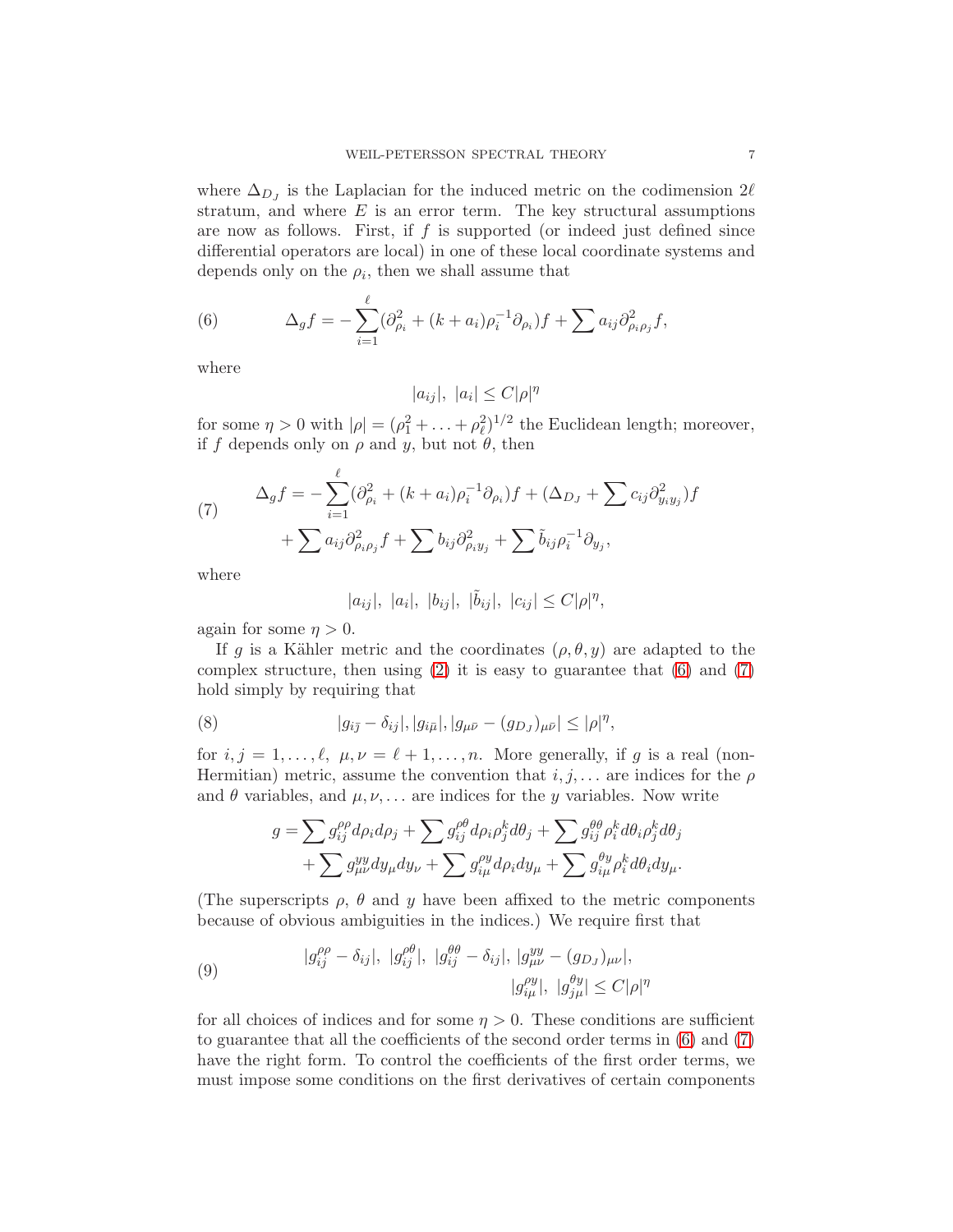of the metric. To specify these, recall the standard formula for the Laplacian in an arbitrary coordinate system  $(w_1, \ldots, w_{2n}),$ 

$$
-\Delta_g = \sum g^{\alpha\beta} \partial_{w_\alpha w_\beta}^2 + \sum \left( \frac{1}{2} g^{\alpha\beta} \partial_{w_\alpha} \log \det(g_{\alpha\beta}) + \partial_{w_\alpha} g^{\alpha\beta} \right) \partial_{w_\beta}.
$$

Write

$$
\log \det g = 2k \sum \log \rho_i + A.
$$

Then the coefficient of  $\partial_{\rho_i}$  is

$$
\sum_{j} \left( (g^{\rho \rho})^{ij} (k \rho_j^{-1} + \partial_{\rho_j} A + \partial_{\rho_j} (g^{\rho \rho})^{ij} \right) +
$$
  

$$
\sum_{j} \left( \rho_j^{-2k} (g^{\rho \theta})^{ji} \partial_{\theta_j} A + \rho_j^{-2k} \partial_{\theta_j} (g^{\rho \theta})^{ji} \right) +
$$
  

$$
\sum_{\mu} \left( (g^{\rho y})^{\mu i} \partial_{y\mu} A + \partial_{y\mu} (g^{\rho y})^{\mu i} \right),
$$

and the coefficient of  $\partial_{y_\mu}$  is

$$
\sum_{j} \left( (g^{\rho y})^{j\mu} (k \rho_j^{-1} + \partial_{\rho_j} A + \partial_{\rho_j} (g^{\rho y})^{j\mu} \right) +
$$
  

$$
\sum_{j} \left( \rho_j^{-2k} (g^{\theta y})^{j\mu} \partial_{\theta_j} A + \rho_j^{-2k} \partial_{\theta_j} (g^{\theta y})^{j\mu} \right) +
$$
  

$$
\sum_{\nu} ((g^{yy})^{\nu \mu} \partial_{y_{\nu}} A + \partial_{y_{\nu}} (g^{yy})^{\nu \mu}).
$$

Comparing with [\(9\)](#page-6-2), we see that the new conditions we must impose are that

<span id="page-7-0"></span>(10) 
$$
|\partial_{\rho_j} A|, |\partial_{\theta_j} A|, |\partial_{y_\mu} A|, |\partial_{\rho_j} (g^{\rho \rho})^{ij}|, |\rho_j^{-2k} \partial_{\theta_j} (g^{\rho \theta})^{ji}|, |\partial_{y_\mu} (g^{\rho y})^{\mu i}|, |\partial_{\rho_j} (g^{\rho y})^{j\mu}|, |\rho_j^{-2k} \partial_{\theta_j} (g^{\theta y})^{j\mu}|, |\partial_{y_\nu} (g^{yy})^{\nu \mu}| \leq |\rho|^{\eta}.
$$

We have written this out in some detail to indicate that it is possible to phrase the necessary conditions in terms of metric components. However, it is clearly far simpler to think of these conditions using [\(6\)](#page-6-0) and [\(7\)](#page-6-1).

We conclude this section with the following observation. Since most of the basic arguments in the remainder of this paper are local, we take this opportunity to note the existence of a partition of unity  $\{\psi_{\alpha}\}_{{\alpha \in A}}$  on  $\mathcal{M}_{\gamma}$ with the property that each  $\psi_{\gamma}$  is supported either away from all of the divisors or else on one of the product polar coordinate charts above, and which satisfy  $|\nabla \psi_{\gamma}|, |\Delta \psi_{\gamma}| \leq C$ . Indeed, we need only choose these functions so that  $\partial_{\theta_j} \psi_\alpha$ ,  $\partial_{\rho_i}$ ,  $\rho_i^{-k} \partial_{\theta_i}$  and  $\partial_{y_j}$ , for  $y \in D_J$ , applied to this function are  $\mathcal{O}(\rho_j^{2k})$ ; one can even arrange that  $\psi_\alpha$  is independent of  $\theta_j$  when  $\rho_j$  is sufficiently small.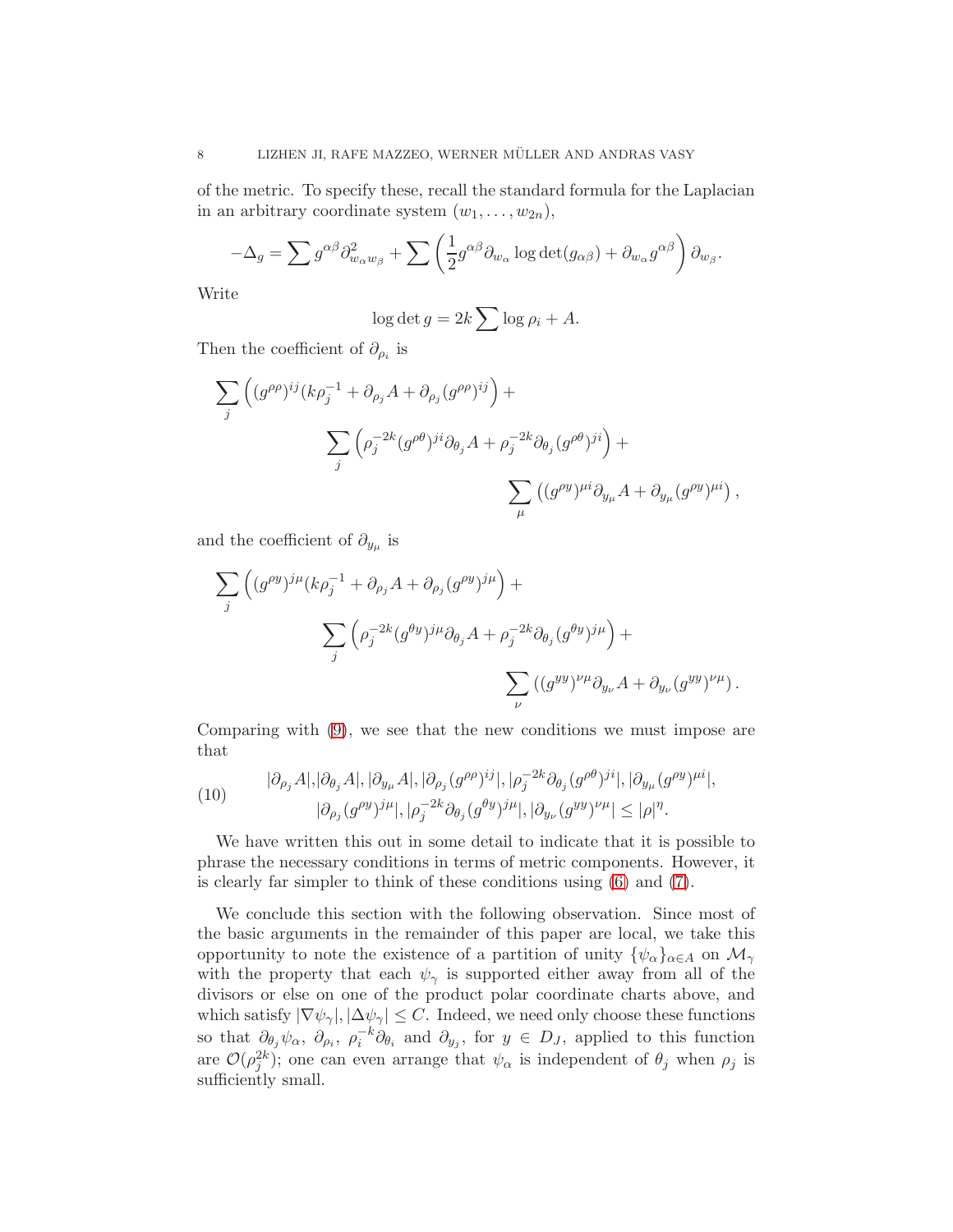The operator  $\Delta_g$  is symmetric on  $\mathcal{C}_0^{\infty}(\mathcal{M}_{\gamma})$ , but since this space is incomplete, we must consider the possibility that there is not a unique self-adjoint extension. Because  $\Delta_q$  is semibounded, there is always at least one, namely the Friedrichs extension. Whether there are others besides this depends on the following considerations.

Recall the general definition of the minimal and maximal domains of the Laplacian:

$$
\mathcal{D}_{\max}(\Delta) = \{ u \in L^2(\mathcal{M}_{\gamma}; dV_{\text{WP}}) : \Delta u \in L^2(\mathcal{M}_{\gamma}; dV_{\text{WP}}) \}
$$

and

$$
\mathcal{D}_{\min}(\Delta) = \{ u \in L^2(\mathcal{M}_{\gamma}; dV_{\text{WP}}) : \exists u_j \in C_0^{\infty}(\mathcal{M}_{\gamma}) \text{ such that } u_j \to u \text{ and } \Delta u_j \to f \text{ in } L^2(\mathcal{M}_{\gamma}; dV_{\text{WP}}) \}.
$$

The operator  $\Delta_{\text{WP}}$  is called essentially self-adjoint provided  $\mathcal{D}_{\text{min}}(\Delta)$  =  $\mathcal{D}_{\text{max}}(\Delta)$ , and in this case this is the unique self-adjoint extension of  $\Delta$  from the core domain  $\mathcal{C}_0^{\infty}$ . If these subspaces are not equal, then the self-adjoint extensions are in bijective correspondence with the Lagrangian subspaces of  $\mathcal{D}_{\text{max}}/\mathcal{D}_{\text{min}}$  with respect to a natural symplectic structure (coming from the classical Green identities). Choosing such an extension is tantamount to specifying a boundary condition.

We prove here the

**Theorem 2.** The scalar Laplace operator  $\Delta_{\rm WP}$  is essentially self-adjoint on  $L^2(\mathcal{M}_{\gamma}, dV_{\rm WP}).$ 

The rest of this section is devoted to the proof. We also obtain the

## <span id="page-8-0"></span>Corollary 1. This unique self-adjoint extension has discrete spectrum.

The key to proving these statements is to show that if  $u \in \mathcal{D}_{\max}(\Delta)$ , then u must decay sufficiently and have enough regularity to lie in  $\mathcal{D}_{\text{min}}(\Delta)$ . We accomplish this here through a sequence of one- and multi-dimensional Hardy and interpolation estimates.

# 3.1. Hardy inequalities.

<span id="page-8-1"></span>**Lemma 1.** Fix any measure space  $(Y, d\nu)$  and consider the measure space  $(X, d\mu)$  where  $X = \mathbb{R}^+ \times Y$  and  $d\mu = \rho^{\alpha} d\rho d\nu$ . Suppose that  $u \in L^2_{loc}(X)$ has support in  $\{\rho < \rho_0\}$  and satisfies  $\rho^\beta \partial_\rho u \in L^2(X; d\mu)$ . If  $2\beta + \alpha > 1$ , then  $\rho^{\beta-1}u \in L^2(X, d\mu)$  and

(11) 
$$
\|\rho^{\beta-1}u\|_{L^2(X; d\mu)} \leq \frac{2}{2\beta + \alpha - 1} \|\rho^{\beta}\partial_{\rho}u\|_{L^2(X, d\mu)}.
$$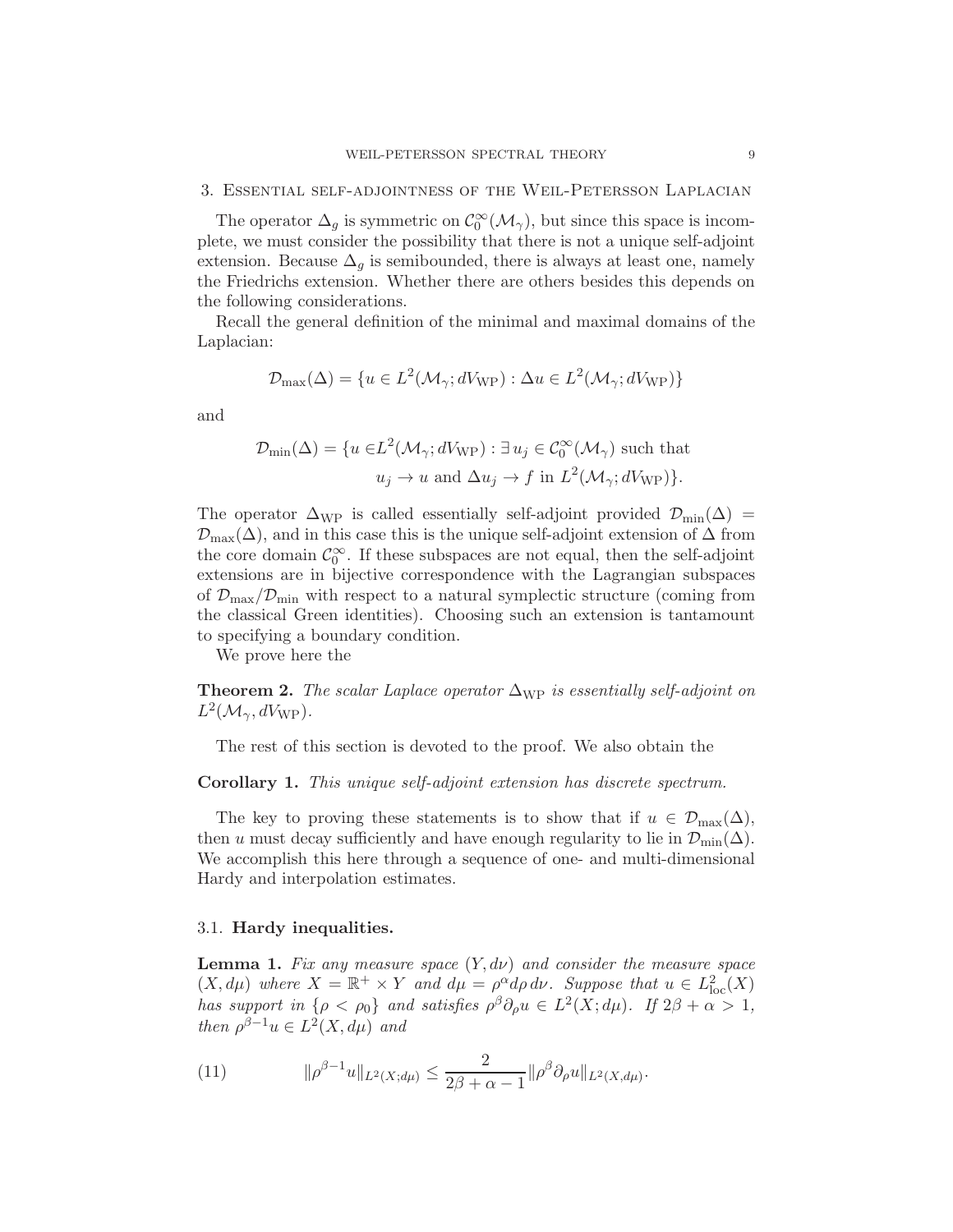If we drop the condition that u is supported in a finite strip in  $\mathbb{R}^+$ , then for any  $\rho_0, \epsilon > 0$ , there exists some  $C > 0$  such that

$$
\|\rho^{\beta-1}u\|_{L^2((0,\rho_0)\times Y; d\mu)}\leq \frac{2}{2\beta+\alpha-1}\|\rho^\beta\partial_\rho u\|_{L^2((0,\rho_0+\epsilon)\times Y; d\mu)}+C\|u\|_{L^2((\rho_0,\rho_0+\epsilon)\times Y; d\mu)}.
$$

*Proof.* Assume first that u is supported in  $\rho < \rho_0$ . Choose a function  $\phi \in$  $\mathcal{C}^{\infty}(\mathbb{R})$  which is nonnegative and monotone nondecreasing, vanishes for  $\rho \leq$ 1/2 and with  $\phi(\rho) = 1$  for  $\rho \geq 3/4$ . We use  $\phi(\rho/\delta)$  as a cutoff, with  $\delta \searrow 0$ .

By hypothesis,  $u \in H_{loc}^1$ , and  $\phi(\rho/\delta)u = 0$  near  $\rho = 0$ , we calculate

$$
(2\beta + \alpha - 1) ||\phi(\rho/\delta)\rho^{\beta - 1}u||_{L^{2}(X; d\mu)}^{2}
$$
  
\n
$$
= (2\beta + \alpha - 1) \int \phi(\rho/\delta)^{2} \rho^{2\beta + \alpha - 2} u\overline{u} d\rho d\nu
$$
  
\n
$$
\leq \int ((2\beta + \alpha - 1)\phi(\rho/\delta)^{2} \rho^{2\beta + \alpha - 2} + 2\delta^{-1}\phi(\rho/\delta)\phi'(\rho/\delta)\rho^{2\beta + \alpha - 1}) u\overline{u} d\rho dz
$$
  
\n
$$
= \int \partial_{\rho}(\phi(\rho/\delta)^{2} \rho^{2\beta + \alpha - 1}) u\overline{u} d\rho dz
$$
  
\n
$$
= \int (\partial_{\rho}(\phi(\rho/\delta)^{2} \rho^{2\beta + \alpha - 1} u) - \phi(\rho/\delta)^{2} \rho^{2\beta + \alpha - 1} \partial_{\rho} u) \overline{u} d\rho dz
$$
  
\n
$$
= - \int (\phi(\rho/\delta)^{2} \rho^{2\beta + \alpha - 1} u \overline{\partial_{\rho} u} + \partial_{\rho} u \phi(\rho/\delta)^{2} \rho^{2\beta + \alpha - 1} \overline{u}) d\rho dz
$$
  
\n
$$
= - \langle \phi(\rho/\delta) \rho^{\beta - 1} u, \phi(\rho/\delta) \rho^{\beta} \partial_{\rho} u \rangle_{L^{2}} - \langle \phi(\rho/\delta) \rho^{\beta} \partial_{\rho} u, \phi(\rho/\delta) \rho^{\beta - 1} u \rangle_{L^{2}}.
$$

Using the Cauchy-Schwartz inequality, this yields

(12) 
$$
(2\beta + \alpha - 1) \|\phi(\rho/\delta)\rho^{\beta - 1}u\|^2 \le 2 \|\phi(\rho/\delta)\rho^{\beta - 1}u\| \|\phi(\rho/\delta)\rho^{\beta}\partial_{\rho}u\|,
$$

so dividing through by  $\|\phi(\rho/\delta)\rho^{\beta-1}u\|$  gives

<span id="page-9-0"></span>(13) 
$$
(2\beta + \alpha - 1) \|\phi(\rho/\delta)\rho^{\beta - 1}u\| \leq 2\|\phi(\rho/\delta)\rho^{\beta}\partial_{\rho}u\|_{L^{2}} \leq 2\|\rho^{\beta}\partial_{\rho}u\|_{L^{2}}.
$$

This inequality is obvious if  $\|\phi(\rho/\delta)\rho^{\beta-1}u\| = 0$ . Finally, let  $\delta \to 0$  to get that  $\rho^{\beta-1}u \in L^2$  and that the estimate of the lemma holds.

If u is not compactly supported then replace  $\phi(\rho/\delta)$  by  $\phi(\rho/\delta)\psi(\rho)$  where  $\psi \in C^{\infty}(\mathbb{R})$  is nonnegative, equals 1 for  $\rho \leq \rho_0$  and is supported in  $\rho \leq \rho_0 + \epsilon$ . Apply the Hardy inequality above to  $\psi u$  to get

(14) 
$$
\frac{2\beta + \alpha - 1}{2} \|\rho^{\beta - 1}\psi(\rho)u\|_{L^2} \le \|\rho^{\beta}\psi \partial_{\rho}u\|_{L^2} + \|\rho^{\beta}\psi'(\rho)u\|_{L^2};
$$

in view of the support properties of  $\psi$  and  $\psi'$ , this proves the lemma.  $\Box$ 

Now suppose we are near an intersection of divisors  $D_J$ . Choose coordinates as before, and for simplicity, for any multi-indices  $\sigma \in \mathbb{R}^{\ell}$  and  $\gamma \in \mathbb{N}^{\ell}$ , write

$$
\rho^{\sigma} = \rho_1^{\sigma_1} \dots \rho_{\ell}^{\sigma_{\ell}}, \quad \text{and} \quad (\rho \partial_{\rho})^{\gamma} = (\rho_1 \partial_{\rho_1})^{\gamma_1} \dots (\rho_{\ell} \partial_{\rho_{\ell}})^{\gamma_{\ell}}.
$$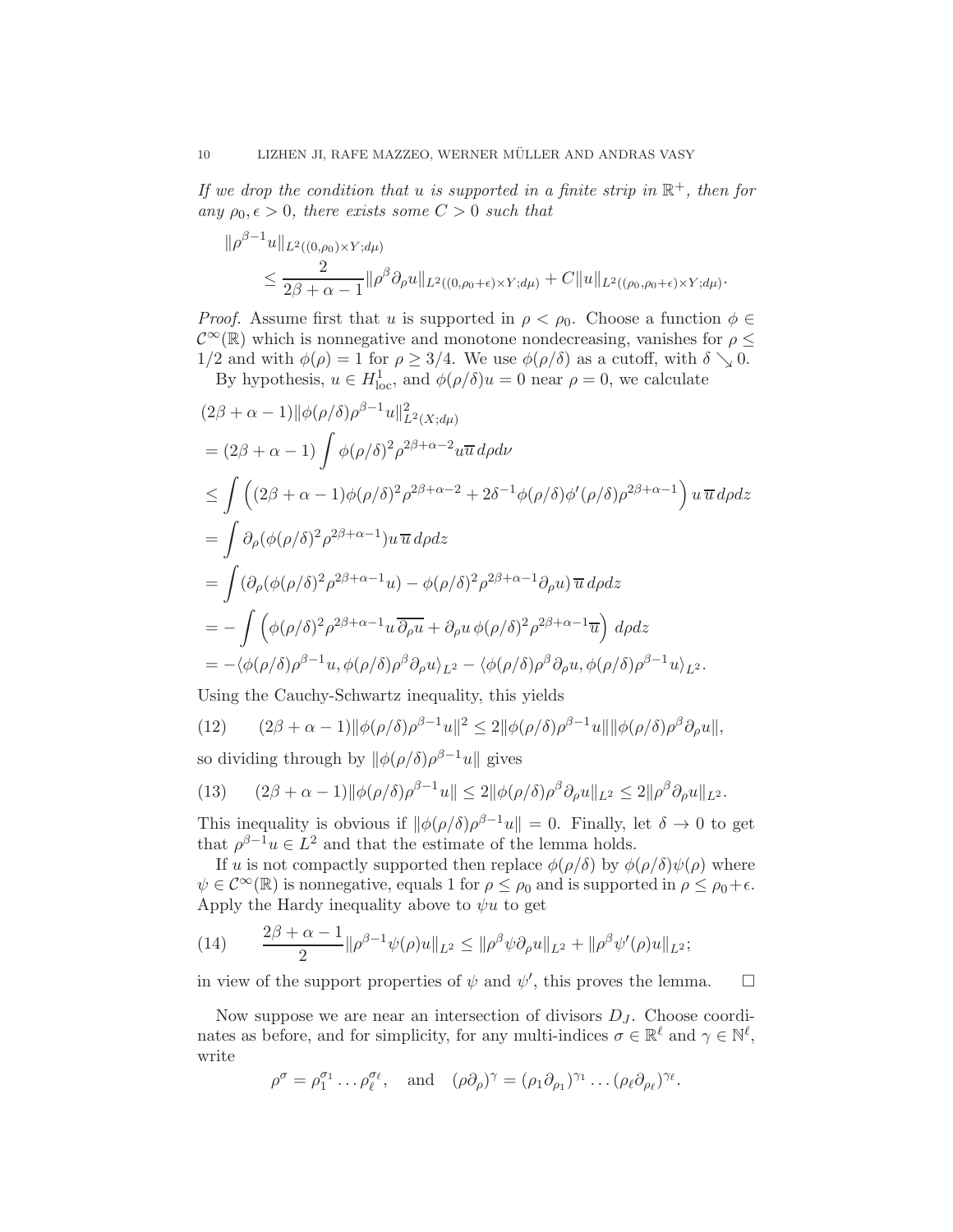If  $s \in \mathbb{R}$ , then we also write  $\rho^s = (\rho_1 \dots \rho_\ell)^s$ . We also define

$$
\langle \rho \rangle = \left( \sum \rho_i^{-1} \right)^{-1}
$$

so  $\langle \rho \rangle = 0$  when any of the  $\rho_i$  vanishes. Note that  $\langle \rho \rangle \leq \rho_j$  for any j. Then the one-dimensional Hardy inequality above immediately gives

**Lemma 2.** Let  $X = (\mathbb{R}^+)^{\ell} \times Y$  where  $(Y, d\nu)$  is a measure space and set  $d\mu = \rho^{\alpha} d\rho d\nu$ . Fix  $\alpha, \beta \in \mathbb{R}^{\ell}$  such that  $2\beta_i + \alpha_i > 1$  for each i. If  $u \in$  $L_{\text{loc}}^2(X, d\mu)$  is supported in  $\{\rho_i < \rho_0 \,\forall i\}$  and  $\rho_i^{\beta}$  $i^{\beta} \partial_{\rho_i} u \in L^2(X; d\mu)$  for each i, then

$$
\|\rho^{\beta}\rho_i^{-1}u\|_{L^2(X; d\mu)} \leq \frac{2}{2\beta_i + \alpha_i - 1} \|\rho^{\beta}\partial_{\rho_i}u\|_{L^2(X; d\mu)}.
$$

If we do not assume that u has compact support, then for any  $\rho_0, \epsilon > 0$ , there exists  $C > 0$  such that

$$
\|\rho^{\beta}\rho_i^{-1}u\|_{L^2(X\cap\{\rho_i<\rho_0\};d\mu)}\leq \frac{2}{2\beta_i+\alpha_i-1}\|\rho^{\beta}\partial_{\rho_i}u\|_{L^2(X\cap\{\rho_i\rho_0+\epsilon\};d\mu)}+C\|\rho^{\beta}u\|_{L^2(X\cap\{\rho_0\leq\rho_i\leq\rho_0+\epsilon\};d\mu)}.
$$

3.2. Interpolation inequalities. For any  $\sigma \in \mathbb{R}^{\ell}$ , define the space

(15) 
$$
X^{-\sigma} = \{ u \in L^2_{loc} : ||u||^2_{X^{-\sigma}} := ||\rho^{\sigma} \langle \rho \rangle^{-1} u||^2 + ||\rho^{\sigma} \langle \rho \rangle \Delta u||^2 < \infty \}.
$$

We write  $X^{-\sigma}(\mathcal{U})$  for the space of functions with finite  $X^{-\sigma}$  norm in  $\mathcal{U}$ .

Our first task is to show that the  $X^{-\sigma}$  norm controls the  $L^2$  norm of  $\rho^{\sigma} \nabla u$ . Note that  $\rho^{\sigma} \langle \rho \rangle^{-1} u \in L^2$  is equivalent to  $\rho^{\sigma} \rho_j^{-1} u \in L^2$  for all j. This result is local, so we fix  $\rho_0 > 0$  and work in a neighbourhood  $\mathcal{U}_{\rho_0} = \{\rho_j <$  $\rho_0, j = 1, \ldots, k$ .

<span id="page-10-1"></span>**Lemma 3.** Let  $\sigma \in \mathbb{R}^{\ell}$ ,  $\epsilon > 0$ , and suppose that  $u \in X^{-\sigma}(\mathcal{U}_{\rho_0+\epsilon})$ . Then  $\rho^{\sigma} \nabla u$  is in  $L^2(\mathcal{U}_{\rho_0})$  and

$$
\|\rho^{\sigma}\nabla u\|_{L^{2}(\mathcal{U}_{\rho_0})}^{2} \leq C\|\rho^{\sigma}\langle\rho\rangle^{-1}u\|_{L^{2}(\mathcal{U}_{\rho_0+\epsilon})}\|u\|_{X^{-\sigma}(\mathcal{U}_{\rho_0+\epsilon})}
$$

In particular

$$
\rho \langle \rho \rangle^{-1} u, \ \rho \langle \rho \rangle \Delta u \in L^2 \Longrightarrow \rho \nabla u \in L^2.
$$

**Remark 2.** As a consequence, if  $u \in X^{-\sigma}$ , then  $\rho^{\sigma} \nabla u \in L^2$ . Furthermore, if  $\sigma_i \geq 1$  for all i then  $u \in L^2$  implies  $\rho^{\sigma} \langle \rho \rangle^{-1} u \in L^2$ . In particular, if  $u, \Delta u \in L^2$ , then  $u \in X^{-\sigma}$  for all  $\sigma$  with  $\sigma_i \geq 1$  for all i.

*Proof.* Let f be real-valued and  $\mathcal{C}^{\infty}$  and denote by  $m_f$  the operator of multiplication by  $f$ . We claim that there is an equality of differential operators

<span id="page-10-0"></span>(16) 
$$
\Delta \circ m_f + m_f \circ \Delta = 2\nabla^*(m_f \circ \nabla) + m_{\Delta f}.
$$

Indeed, both sides are symmetric and have the same principal symbol, so their difference is a symmetric, real, first order scalar operator, hence must actually have order zero. Applying both sides to the constant function 1 gives the claim.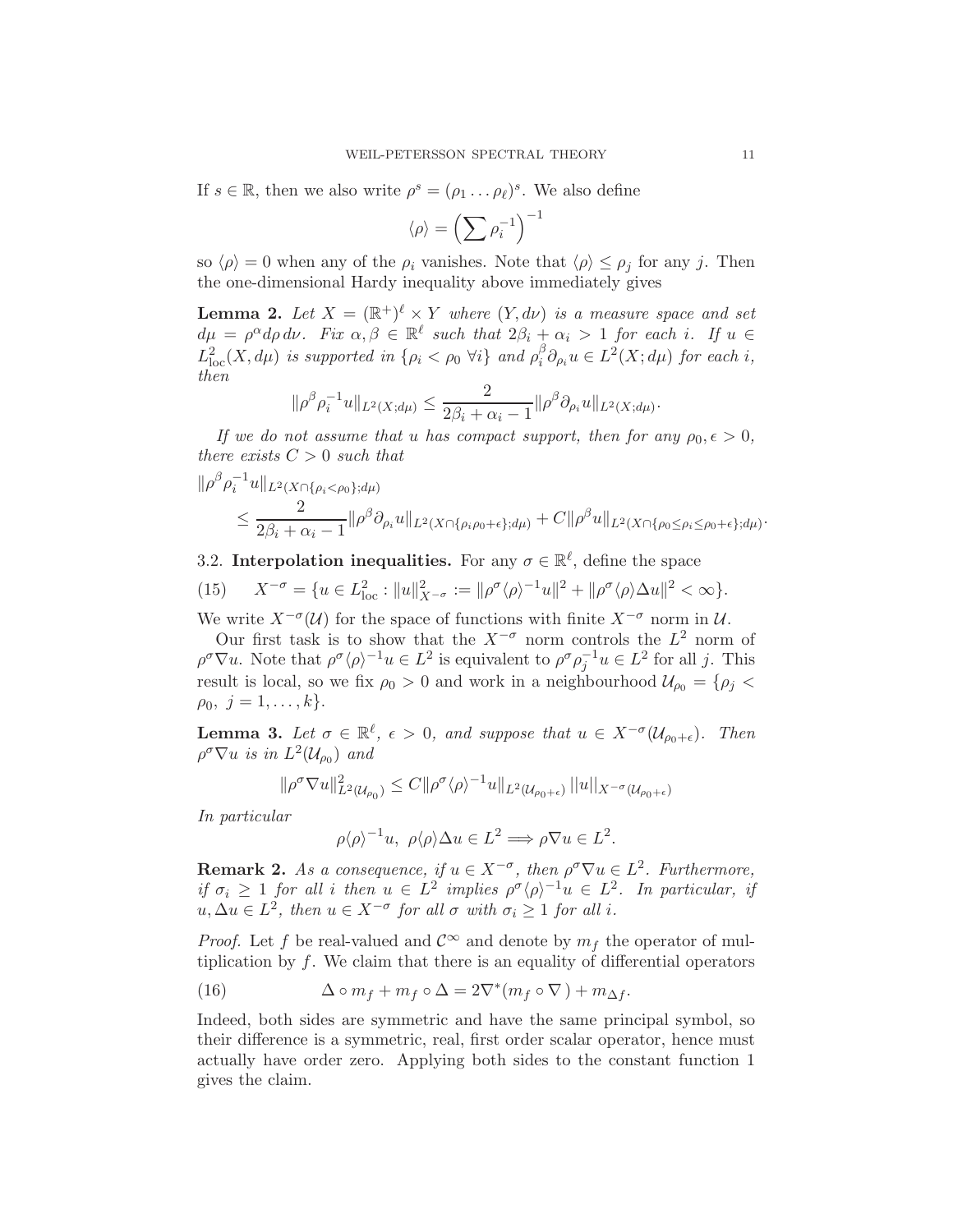Suppose that  $f \geq 0$  is real valued and has compact support in  $\mathcal{M}_{\gamma}$ . Applying the operator in  $(16)$  to u and taking the inner product with u gives

(17) 
$$
2\mathrm{Re}\,\langle \Delta u, fu \rangle = 2||f^{1/2}\nabla u||^2 + \langle (\Delta f)u, u \rangle.
$$

This equality extends to all  $u \in H^2_{loc}(\mathcal{M}_{\gamma}).$ 

Choose  $\phi, \psi \in C^{\infty}(\mathbb{R})$  with  $0 \leq \phi, \psi \leq 1$  and such that

<span id="page-11-0"></span>
$$
\phi(t) = 0 \text{ for } t \le 1/2, \phi(t) = 1 \text{ for } t \ge 1,
$$
  

$$
\psi = 1 \text{ for } t \le \rho_0, \ \psi(t) = 0 \text{ for } t \ge \rho_0 + \frac{\epsilon}{2}.
$$

Furthermore, let  $\chi \in \mathcal{C}_c^{\infty}(\mathbb{R}^s)$  be supported in the y-coordinate chart  $\mathcal{V}$ . Then define

$$
f_{i,\delta} = \phi(\rho_i/\delta)^2 \psi(\rho_i)^2 \rho_i^{2\sigma_i}, \qquad f_{\delta} = f_{1,\delta} \dots f_{\ell,\delta} \chi(y)^2.
$$

In order to use this in the identity above, we must compute

$$
\Delta f_{\delta} = \left( \sum_{i=1}^{\ell} (-\partial_{\rho_i}^2 - k \rho_i^{-1} \partial_{\rho_i}) - E + \Delta_{D_J} \right) f_{\delta}
$$
  
= 
$$
\sum_{i=1}^{\ell} \rho_i^{-2} \Big( - (\rho_i \partial_{\rho_i})^2 - (k - 1 + a_i - (\sum_j a_{ij}))(\rho_i \partial_{\rho_i}) \Big) f_{\delta}
$$
  
- 
$$
\sum_{i,j=1}^{\ell} \rho_i^{-1} \rho_j^{-1} a_{ij} (\rho_i \partial_{\rho_i}) (\rho_j \partial_{\rho_j}) f_{\delta} + \Delta_{D_J} f_{\delta}
$$
  
- 
$$
\sum \rho_i^{-1} b_{ij} (\rho_i \partial_{\rho_i}) \partial_{y_j} f_{\delta} - \sum c_{ij} \partial_{y_i} \partial_{y_j} f_{\delta} - \sum \tilde{b}_{ij} \rho_i^{-1} \partial_{y_j} f_{\delta}.
$$

Then, since

$$
(\rho_i \partial_{\rho_i})^j (\phi(\rho_i/\delta)) = ((t \partial_t)^j \phi)(\rho_i/\delta), \ j = 1, 2,
$$

we see that  $\langle \rho \rangle^2 \rho^{-2\sigma} \Delta f_{\delta}$  is uniformly bounded as  $\delta \searrow 0$  (recall that  $\rho_i \geq \langle \rho \rangle$ for all *i*). Hence, setting  $f = f_\delta$  in [\(17\)](#page-11-0), then

$$
|\langle (\Delta f)u, u \rangle| \le C ||\rho^{\sigma} \langle \rho \rangle^{-1} u||^2
$$

uniformly in  $\delta$ . Applying Cauchy-Schwartz to [\(17\)](#page-11-0) thus shows that

$$
2\|\prod_{i=1}^{\ell}\phi(\rho_i/\delta)\psi(\rho_i))\chi(y)\rho^{\sigma}\nabla u\|^2 \leq C\left(\|\rho^{\sigma}\langle\rho\rangle^{-1}u\|^2 + \|\rho^{\sigma}\langle\rho\rangle^{-1}u\|\|\rho^{\sigma}\langle\rho\rangle\Delta u\|\right),
$$

and as  $f_{\delta} \to f_0 = \psi(\rho_1)^2 \dots \psi(\rho_{\ell})^2 \chi(y)^2 \rho^{2\sigma}$  as  $\delta \to 0$  we conclude that  $\psi(\rho_1) \dots \psi(\rho_\ell) \rho^\sigma \nabla u \in L^2$  by letting  $\delta \to 0$ .

Another useful property of these spaces is that they localize.

**Lemma 4.** Let  $\{\psi_{\alpha}\}\$ be the partition of unity described at the end of §2. Then  $u \in X^{-\sigma}$  implies  $\psi_{\alpha} u \in X^{-\sigma}$ .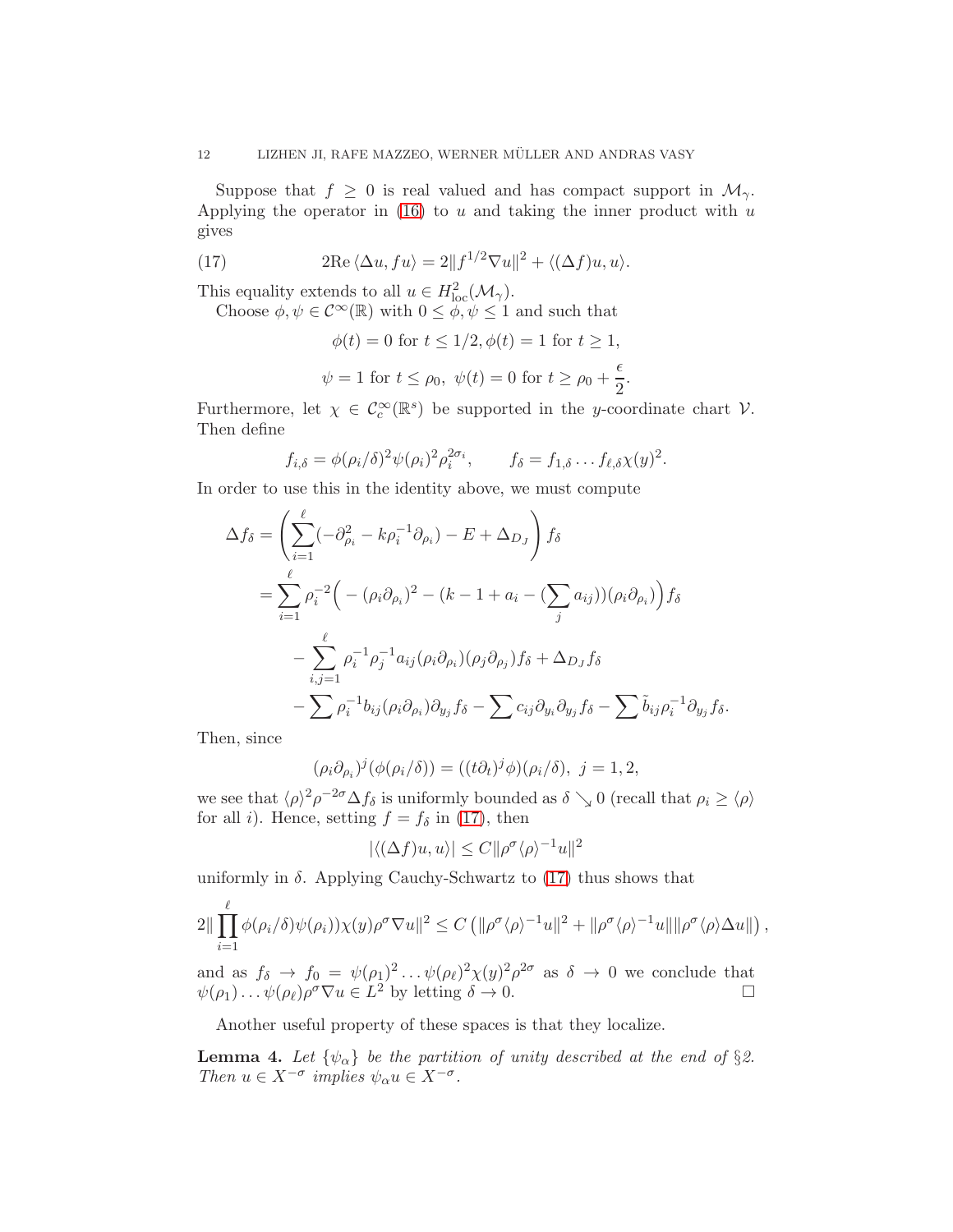Proof. First note that

$$
\Delta(\psi_{\alpha}u) = \psi_{\alpha}\Delta u - 2(\nabla\psi_{\alpha}, \nabla u)_g + (\Delta\psi_{\alpha})u.
$$

The expression in the middle is the pointwise inner product with respect to the metric g. Since  $\psi_{\alpha}$ ,  $\langle \rho \rangle \nabla \psi_{\alpha}$  and  $\langle \rho \rangle^2 \Delta \psi_{\alpha}$  are all bounded (even without the factor of  $\langle \rho \rangle$ ) we obtain  $\rho^{\sigma} \langle \rho \rangle \Delta(\psi_{\alpha} u) \in L^2$ . However,  $\rho^{\sigma} \langle \rho \rangle^{-1} \psi_{\alpha} u \in L^2$ as well, so  $\psi_{\alpha}u \in X^{-\sigma}$ . .

**Corollary 2.** For any  $\sigma \in \mathbb{R}^{\ell}$ ,  $\mathcal{C}_0^{\infty}(\mathcal{M}_{\gamma})$  is dense in  $X^{-\sigma}$ .

*Proof.* Fix any  $u \in X^{-\sigma}$ . By the previous Lemma, we may as well assume that u is supported in  $\mathcal{U}_{\rho_0}$ . Lemma [3](#page-10-1) implies that  $\rho^{\sigma} \nabla u \in L^2$ .

Choose the cutoff function  $\phi(t)$  as in the proof of Lemma [3](#page-10-1) and set  $\Phi_{\delta}(\rho)$  =  $\phi(\rho_1/\delta) \dots \phi(\rho_\ell/\delta)$ . The function  $\Phi_\delta u$  is compactly supported in  $\mathcal{M}_{\gamma}$ , and  $\Delta u \in L^2_{loc}$ , so  $\Phi_{\delta} u \in H_0^2(\mathcal{M}_{\gamma})$ , and hence clearly lies in  $X^{-\sigma}$ .

We claim that  $\Phi_{\delta} u \to u$  in  $X^{-\sigma}$ , i.e.

$$
\rho^{\sigma}\langle\rho\rangle^{-1}\Phi_{\delta}u \to \rho^{\sigma}\langle\rho\rangle^{-1}u, \text{ and } \rho^{\sigma}\langle\rho\rangle\Delta(\Phi_{\delta}u) \to \rho^{\sigma}\langle\rho\rangle\Delta u
$$

in  $L^2$ . The former follows from the dominated convergence theorem. For the latter, we use that

$$
\Delta(\Phi_{\delta} u) = \Phi_{\delta} \Delta u - 2(\nabla \Phi_{\delta}, \nabla u)_{g} + (\Delta \Phi_{\delta}) u.
$$

Since  $\rho^{\sigma} \langle \rho \rangle \Delta u \in L^2$ , dominated convergence gives that  $\rho^{\sigma} \langle \rho \rangle \Phi_{\delta} \Delta u \rightarrow$  $\rho^{\sigma} \langle \rho \rangle \Delta u$ . In addition  $\rho^{\sigma} \nabla u \in L^2$  and  $\rho^{\sigma} \langle \rho \rangle^{-1} u \in L^2$ , so the estimate for the remaining term follows from the fact that  $\langle \rho \rangle \nabla \Phi_{\delta}$  and  $\langle \rho \rangle^2 \Delta \Phi_{\delta}$  are uniformly bounded and converge to 0 pointwise. These bounds on  $\Phi_{\delta}$  follow from  $(\rho_i \partial_{\rho_i})^k \phi(\cdot/\delta) = ((t \partial_t)^k \phi)(\cdot/\delta)$  (cf. the proof of Lemma [3\)](#page-10-1), and the pointwise convergence is clear. This completes the proof of the convergence claim, and the corollary follows from the density of  $\mathcal{C}_0^{\infty}(\mathcal{M}_{\gamma})$  in  $H_0^2(\mathcal{M}_{\gamma})$ .  $\Box$ 

3.3. Improving the decay rate. The only reasonable general estimate for the weighted norm of  $\nabla u$  involves the weighted norms of  $\Delta u$  and on u, with closely related powers of the weight function. However, there is a critical range of weights in which one can estimate  $||\rho^r \nabla u||_{L^2}$  using  $||\rho^r \langle \rho \rangle \Delta u||_{L^2}$  but a much weaker norm of  $u$ . We explain this now, and in particular develop localized versions of these estimates.

<span id="page-12-0"></span>**Lemma 5.** Let  $\psi_{\alpha}$  be the partition of unity defined at the end of §2. Fix  $\sigma, \sigma_0 \in \mathbb{R}^{\ell}$  such that  $\sigma_0 - \ell^{-1} \leq \sigma < \sigma_0$ . Let  $u \in X^{-\sigma_0}$  satisfy  $\rho^{\sigma} \langle \rho \rangle \Delta u \in L^2$ . Then  $\rho^{\sigma} \langle \rho \rangle \Delta(\psi_{\alpha} u) \in L^2$ .

Note that the conclusion is, up to one order of decay, better than the assumption  $u \in X^{-\sigma_0}$  which implies that  $\rho^{\sigma_0} \langle \rho \rangle \Delta(\psi_\alpha u) \in L^2$ .

Proof. Expanding

$$
\Delta(\psi_{\alpha}u) = \psi_{\alpha}\Delta u - 2(\nabla\psi_{\alpha}, \nabla u)_g + (\Delta\psi_{\alpha})u,
$$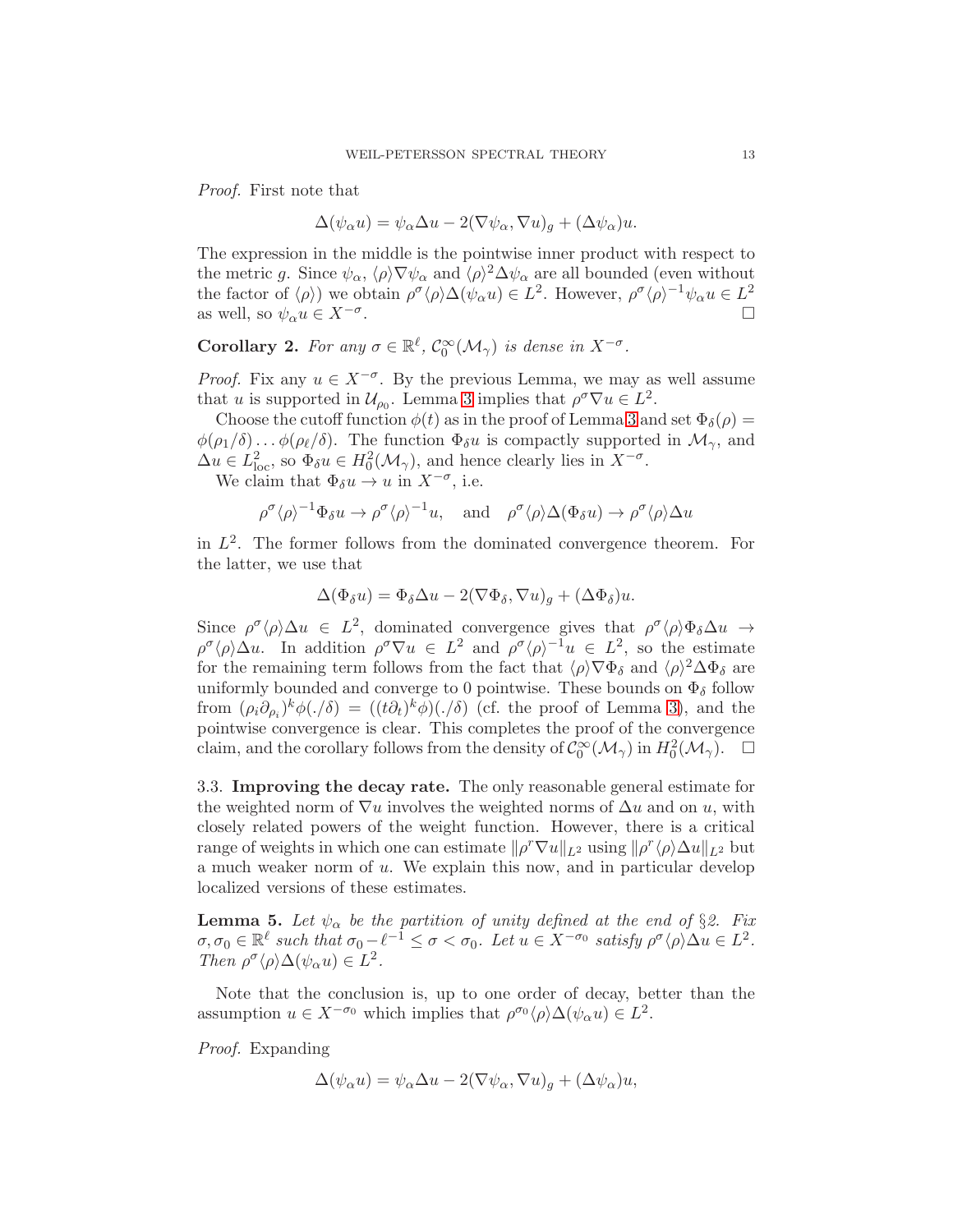and using that  $\rho^{\sigma} \langle \rho \rangle \Delta u \in L^2$  and  $\nabla \psi_{\alpha}$  and  $\Delta \psi_{\alpha}$  are bounded, we see that it suffices to check that

 $\rho^{\sigma-\sigma_0}\langle\rho\rangle \leq C.$ However, this follows since  $\sigma_j - (\sigma_0)_j \geq -1/\ell$  for every j and  $\langle \rho \rangle = (\rho_1 \dots \rho_\ell)^{1/\ell} R,$ 

where  $R \in L^{\infty}$ .

We now prove a stronger version of this, that a relatively weak weighted bound on u and a stronger weighted bound on  $\Delta u$  imply We can now prove that just information on the weighted space  $\Delta u$  sits in suffices to obtain information on u and  $\nabla u$  if at least weak a priori weighted information on  $u$  is available.

<span id="page-13-2"></span>Lemma 6. Let  $\frac{-k-2}{4} < \sigma < \sigma_0 < \frac{k-1}{2}$  $\frac{-1}{2}$ , and suppose that  $\rho^{\sigma_0} \langle \rho \rangle^{-1} u \in L^2$ and  $\rho^{\sigma} \langle \rho \rangle \Delta u \in L^2$ ; then  $u \in X^{-\sigma}$ .

*Proof.* It suffices to prove the lemma assuming only that  $\sigma \geq \sigma_0 - 1/\ell$ , for once we have established this, then we may iterate a finite number of times to obtain the result as stated. Furthermore, we can also replace u by  $\psi_{\alpha} u$ , so as to work in a single coordinate chart.

Recall from Lemma [3](#page-10-1) that if  $u \in X^{-\sigma_0'}$  for any  $\sigma_0'$ , then  $\rho^{\sigma_0'} \nabla u \in L^2$ . Now, consider the first and third terms in [\(17\)](#page-11-0), and rewrite these as follows:

$$
2\mathrm{Re}\langle \Delta u, fu \rangle = 2\mathrm{Re}\langle \rho^{\sigma_0'} \langle \rho \rangle \Delta u, (\rho^{-2\sigma_0'} f) \rho^{\sigma_0'} \langle \rho \rangle^{-1} u \rangle
$$

and

<span id="page-13-0"></span>
$$
\langle (\Delta f)u, u \rangle = \langle (\rho^{-2\sigma'_0} \langle \rho \rangle^2 \Delta f) \rho^{\sigma'_0} \langle \rho \rangle^{-1} u, \rho^{\sigma'_0} \langle \rho \rangle^{-1} u \rangle.
$$

From this it follows that if  $f$  is smooth but not necessarily compactly supported, and

(18) 
$$
\rho^{-2\sigma'_0} f, \ \rho^{-2\sigma'_0} \langle \rho \rangle^2 \Delta f \in L^{\infty},
$$

then these two terms yield continuous bilinear forms on  $X^{-\sigma'_0}$ . Hence, since [\(17\)](#page-11-0) holds for all u lying in the dense subspace  $\mathcal{C}_0^{\infty}(\mathcal{M}_{\gamma})$ , it extends by continuity to all of  $X^{-\sigma'_0}$ ; in other words, [\(17\)](#page-11-0) holds for all elements of this space.

The next step is a judicious choice of the function  $f$ , or rather, a family of such functions, satisfying these properties. We define

$$
f = f_{\delta} = \Phi_{\delta}(\rho)^2 \rho^{2\sigma}
$$
, where  $\phi_j(t) = \left(\frac{t}{1+t}\right)^{\beta_j}$ ,  $\beta_j > 0$ ,

where, as before,  $\Phi_{\delta}$  is the product of the functions  $\phi_i(\rho_i/\delta)$  over  $j =$ 1, ...,  $\ell$ . It is clear that both conditions in [\(18\)](#page-13-0) hold provided  $\sigma + \beta \ge \sigma'_0$ .

<span id="page-13-1"></span>We claim now that

(19) 
$$
\Delta f_{\delta} + \sum_{i=1}^{\ell} C_i \rho_i^{-2} f_{\delta} \ge 0 \text{ for some } C_i < \frac{(2\sigma_i + k - 1)^2}{2}.
$$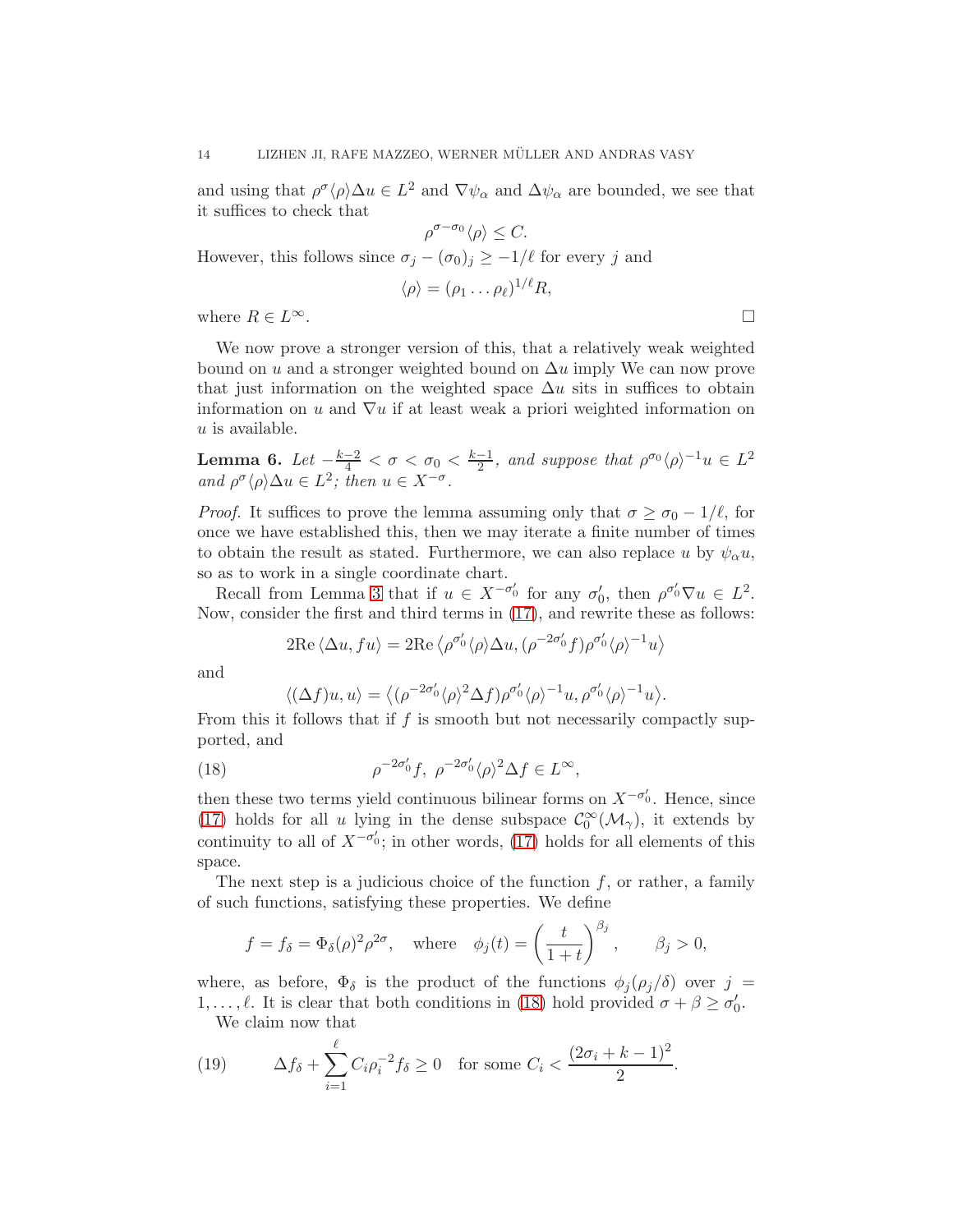This will be established below. For later use, fix  $b_1 > 0$  and  $b_2 \in (0, 2)$  such that

<span id="page-14-0"></span>(20) 
$$
C_i + b_1 < b_2 \frac{(2\sigma_i + k - 1)^2}{4} \Leftrightarrow -b_2 \frac{(2\sigma_i + k - 1)^2}{4} + b_1 < -C_i
$$

for all  $i = 1, \ldots, \ell$ .

Since the functions  $\phi_j$  defined here satisfy  $\phi'_j \geq 0$ , the proof of the *regu*larized Hardy inequality [\(13\)](#page-9-0) carries through exactly as before, giving

$$
\sum_{i=1}^{\ell} \frac{(2\sigma_i + k - 1)^2}{4} \|\Phi_{\delta}(\rho)\rho^{\sigma}\rho_i^{-1}u\|^2 \leq \sum_{i=1}^{\ell} \|\Phi_{\delta}(\rho)\rho^{\sigma}\partial_{\rho_i}u\|^2 \leq \|\Phi_{\delta}(\rho)\rho^{\sigma}\nabla u\|^2.
$$

Rearranging this and using [\(20\)](#page-14-0), we deduce

$$
(2-b_2)\|\Phi_{\delta}(\rho)\rho^{\sigma}\nabla u\|^{2} + b_1 \sum_{i=1}^{\ell} \|\Phi_{\delta}(\rho)\rho^{\sigma}\rho_{i}^{-1}u\|^{2}
$$
  

$$
\leq 2\|\Phi_{\delta}(\rho)\rho^{\sigma}\nabla u\|^{2} + \langle (\Delta f_{\delta})u, u \rangle,
$$

and hence, recognizing this as the right side of [\(17\)](#page-11-0) with our particular choice of f and using the Cauchy-Schwartz inequality, we bound this expression by

$$
2\|\Phi_{\delta}(\rho)\rho^{\sigma}\langle\rho\rangle^{-1}u\|\|\Phi_{\delta}(\rho)\rho^{\sigma}\langle\rho\rangle\Delta u\|
$$
  

$$
\leq \frac{b_1}{2\ell}\|\Phi_{\delta}(\rho)\rho^{\sigma}\langle\rho\rangle^{-1}u\|^{2} + \frac{2\ell}{b_1}\|\Phi_{\delta}(\rho)\rho^{\sigma}\langle\rho\rangle\Delta u\|^{2}.
$$

Now,  $\langle \rho \rangle^{-2} \leq \ell \sum_{i=1}^{\ell} \rho_i^{-2}$ , so the first term on the right hand side can be absorbed in the second term on the left hand side. Bounding this new term from below by exactly the same inequality, we obtain finally that

$$
(2-b_2)\|\Phi_{\delta}(\rho)\rho^{\sigma}\nabla u\|^{2}+\frac{b_1}{2\ell}\|\Phi_{\delta}(\rho)\rho^{\sigma}\langle\rho\rangle^{-1}u\|^{2}\leq \frac{2\ell}{b_1}\|\Phi_{\delta}(\rho)\rho^{\sigma}\langle\rho\rangle\Delta u\|^{2}.
$$

To conclude the argument, let  $\delta \searrow 0$ ; this shows that  $\rho^{\sigma} \nabla u$  and  $\rho^{\sigma} \langle \rho \rangle^{-1} u$ lie in  $L^2$ , as desired.

It remains to show that [\(19\)](#page-13-1) holds for some  $C_i < \frac{(2\sigma_i + k - 1)^2}{2}$  $\frac{2^{k-1}}{2}$ . First,

$$
\Delta f_{\delta} = \sum_{i=1}^{\ell} \rho_i^{-2} \Big( - (\rho_i \partial_{\rho_i})^2 - (k - 1 + a_i - (\sum_j a_{ij})) (\rho_i \partial_{\rho_i}) \Big) f_{\delta}
$$

$$
- \sum_{i,j=1}^{\ell} \rho_i^{-1} \rho_j^{-1} a_{ij} (\rho_i \partial_{\rho_i}) (\rho_j \partial_{\rho_j}) f_{\delta}
$$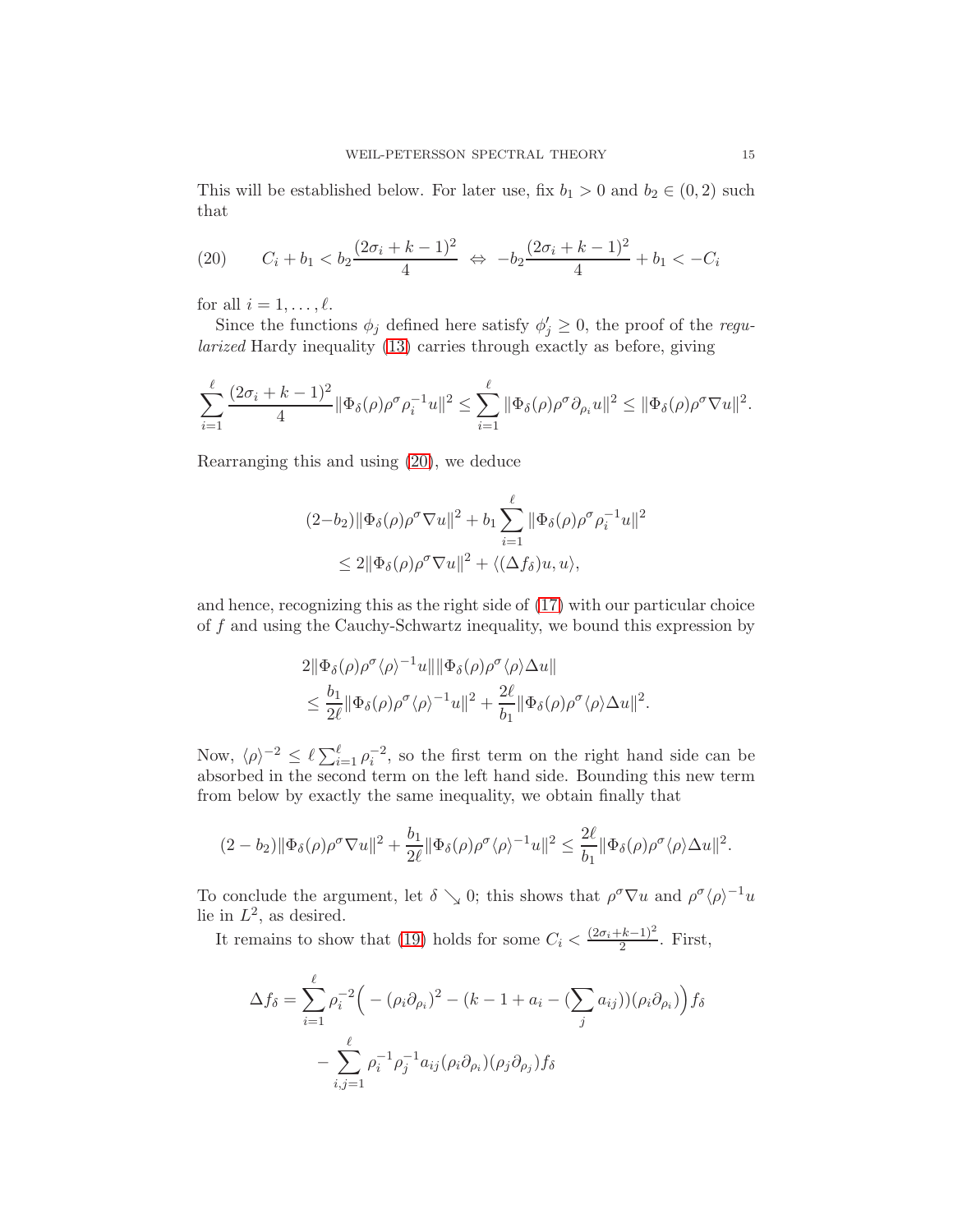with  $|a_i|, |a_{ij}| \leq C|\rho|^{\eta}$ . A straightforward but somewhat lengthy computation gives that

$$
\Delta f_{\delta} + \sum_{i=1}^{l} C_{i} \rho_{i}^{-2} f_{\delta} =
$$
  
-  $\Phi_{\delta}(\rho)^{2} \rho^{2\sigma} \Big( \sum_{j=1}^{\ell} \rho_{j}^{-2} g_{j}(\rho_{j}/\delta) + \sum_{i,j=1}^{\ell} \rho_{i}^{-1} \rho_{j}^{-1} \tilde{h}_{ij}(\rho_{i}/\delta, \rho_{j}/\delta) \Big).$ 

Here

$$
g_j(t) = \phi_j(t)^{-2} \left( (t\partial_t)^2 + (4\sigma_j + k - 1)t\partial_t + 2\sigma_j(2\sigma_j + k - 1) - C_j \right) \phi_j(t)^2
$$
  
= 
$$
\frac{2\beta_j(2\beta_j + 1)}{(1+t)^2} + \frac{(4\sigma_j + k - 2)2\beta_j}{1+t} + 2\sigma_j(2\sigma_j + k - 1) - C_j
$$

results from the model part of the Laplacian, while  $h_{ij}$  comes from applying the remainder terms  $a_i$  and  $a_{ij}$ , so that

$$
|\rho|^{-\eta}|\tilde{h}_{ij}(s,t)|\leq \tilde{C},\ s,t\geq 0
$$

for some  $\tilde{C} > 0$ .

To do this computation efficiently, say for the  $g_j$  term, note first that commuting the factor  $\rho^{2\sigma}$  in f through each differential expression  $\rho_i \partial_{\rho_i}$ replaces this expression by  $\rho_i \partial_{\rho_i} + 2\sigma_i$ . Next,

$$
(\rho_i \partial_{\rho_i} + 2\sigma_i)(\phi_i(\rho_i/\delta)^2) = (t\partial_t + 2\sigma_i)\phi_i^2|_{t = \rho_i/\delta},
$$

so we have reduced to computing the action of a second order regular singular ordinary differential operator

$$
-(t\partial_t + 2\sigma_i)^2 - (k-1)(t\partial_t + 2\sigma_i).
$$

on the function  $(t/(1+t))^{\beta_i}$ , which is straightforward.

Now, if  $-g_j(t) \ge \delta > 0$  for all j and for some  $C_j < \frac{(2\sigma_j + k - 1)^2}{2}$  $\frac{2^{-(k-1)}}{2}$ , then using  $\rho_i^{-1} \rho_j^{-1} \leq \frac{1}{2}$  $\frac{1}{2}(\rho_i^{-2} + \rho_j^{-2}),$  one can estimate

$$
\left|\sum_{i,j=1}^{\ell} \rho_i^{-1} \rho_j^{-1} \tilde{h}_{ij}(\rho_i/\delta, \rho_j/\delta)\right| \leq |\rho|^{\eta} \tilde{C} \ell \sum_{i=1}^{\ell} \rho_i^{-2}.
$$

Consequently, assuming that  $|\rho|$  is sufficiently small, which is possible here by adjusting the partition of unity, we deduce that [\(19\)](#page-13-1) holds.

We now wish to show that  $g_j(t) \leq 0$  for  $t \geq 0$ . To this end, note that

$$
g_j(0) = 2(\beta_j + \sigma_j)(2\beta_j + 2\sigma_j + k - 1) - C_j,
$$

so this must certainly be nonpositive. Furthermore,

$$
g'_j(t) = -\frac{4\beta_j(2\beta_j+1)}{(1+t)^3} - \frac{2\beta_j(4\sigma_j+k-2)}{(1+t)^2}
$$
  
= 
$$
-\frac{2\beta_j}{(1+t)^3}(2(2\beta_j+1)+(4\sigma_j+k-2)(1+t)),
$$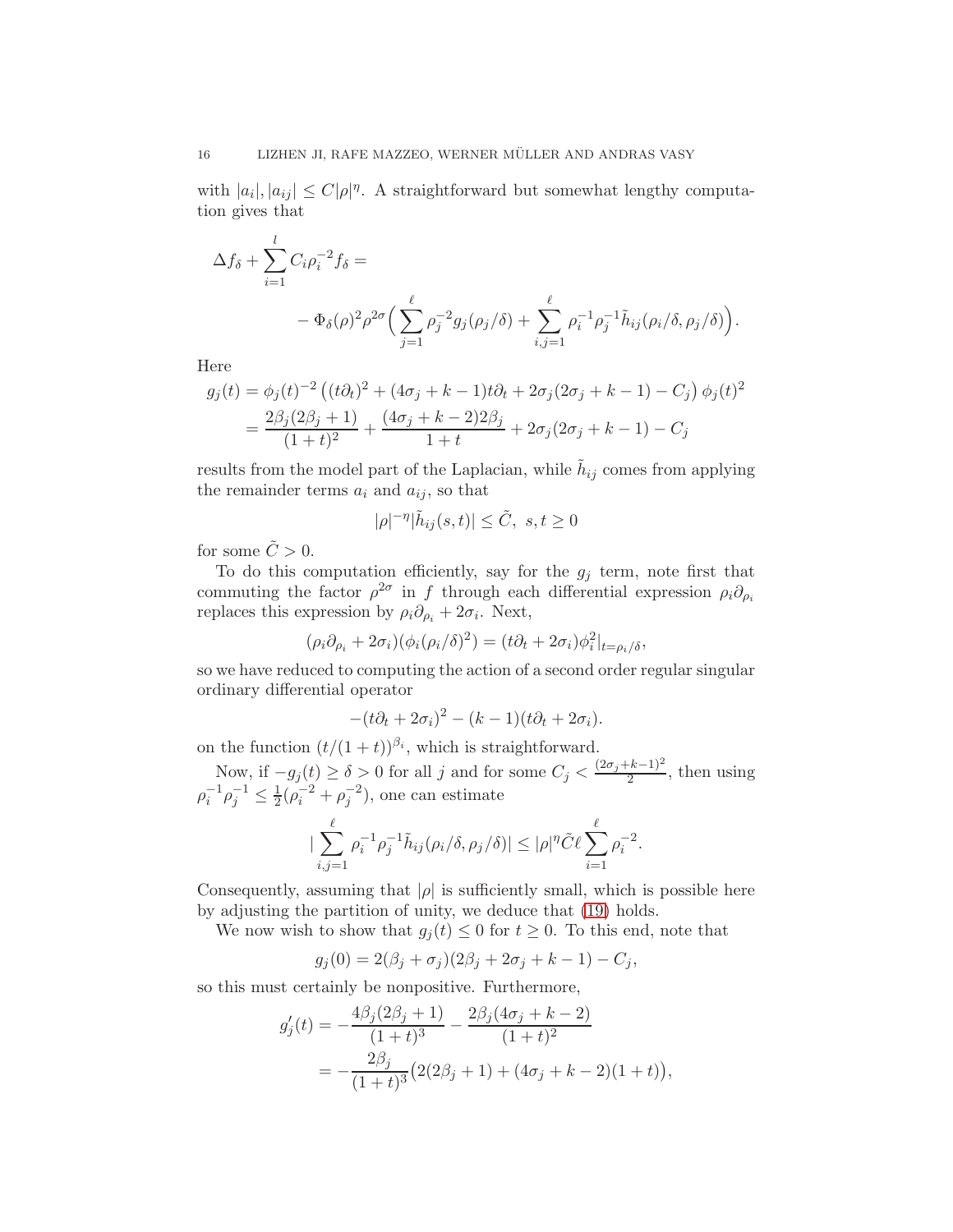so we wish that

$$
4\beta_j + 2 + (4\sigma_j + k - 2)(1 + t) \ge 0.
$$

Since  $4\sigma_j + k - 2 > 0$ , this is bounded below by  $4(\beta_j + \sigma_j) + k$ . Setting  $\gamma_i = \beta_i + \sigma_i$ , we have now shown that  $g_i(t) \leq 0$  provided

$$
4\gamma_j + k \ge 0 \quad \text{and} \quad 2\gamma_j(2\gamma_j + k - 1) - C_j \le 0.
$$

Calculating the roots of this quadratic equation, we see that

$$
-\frac{k}{4} \le \gamma_j \le -\frac{k-1}{4} + \frac{1}{2}\sqrt{\frac{(k-1)^2}{4} + C_j}
$$

implies  $g_i(t) \leq 0$  for  $t \geq 0$ . The leftmost term here is always less than the rightmost provided  $C_j > 0$ , so there is always a permissible range for  $\gamma_j$ . Indeed, combining the various restrictions above, we see that we must choose

<span id="page-16-0"></span>(21) 
$$
2(\sigma_j + \beta_j)(2(\sigma_j + \beta_j) + k - 1) < C_j < \frac{(2\sigma_j + k - 1)^2}{2}.
$$

Once again, setting  $\beta_j = 0$ , the leftmost term is less than the rightmost term precisely when

$$
-\frac{k-1}{2} < \sigma_j < \frac{k-1}{2},
$$

so there is certainly some allowable interval for  $C_j$  provided  $\beta_j$  is sufficiently small.

Since we wish to iterate the argument above, it is useful to estimate how large we can choose  $\beta_i$  so that there still exists an admissible  $C_i$ . One half the difference between the left and right hand side of [\(21\)](#page-16-0) equals

$$
\frac{1}{2} \left( 2(\sigma_j + \beta_j)(2(\sigma_j + \beta_j) + k - 1) - \frac{(2\sigma_j + k - 1)^2}{2} \right)
$$
  
=  $\left( \sigma_j - \frac{k - 1}{2} \right) \left( \sigma_j + \frac{k - 1}{2} \right) + 4\beta_j \left( \sigma_j + \frac{k - 1}{4} \right) + 2\beta_j^2.$ 

Taking  $\beta_j = \gamma(\frac{k-1}{2} - \sigma_j)$ , which is positive provided  $\gamma > 0$ , gives

$$
\left(\sigma_j-\frac{k-1}{2}\right)\left\{\left(\sigma_j+\frac{k-1}{2}\right)-4\gamma\left(\sigma_j+\frac{k-1}{4}\right)+2\gamma^2\left(\sigma_j-\frac{k-1}{2}\right)\right\}.
$$

Since  $\sigma_j - \frac{1}{2}$  $\frac{1}{2}(k-1) < 0$ , we need the other factor to be positive. Let us write this factor as  $2A\gamma^2 - 4B\gamma + C$ . Thus

$$
A = \sigma_j - \frac{k-1}{2} < 0
$$
,  $B = \sigma_j + \frac{k-1}{4} > \frac{1}{4}$  and  $C = \sigma_j + \frac{k-1}{2} > \frac{k}{4}$ .

These sign conditions and the quadratic formula show that there is one positive and one negative root of this quadratic equation, and since the leading coefficient 2A is negative, we see that there is a  $\gamma_0 > 0$  depending only on k such that if  $\gamma \in (0, \gamma_0)$ , and with  $\beta_i$  chosen as above, then there is indeed a gap between the left and right sides of [\(21\)](#page-16-0). In other words, we have now proved that if  $-\frac{k-2}{4} < \sigma_j < \frac{k-1}{2}$  $\frac{-1}{2}$  and if  $\rho^{\sigma_0'}\langle \rho \rangle^{-1}u, \rho^{\sigma_0'}\langle \rho \rangle \Delta u \in L^2$ ,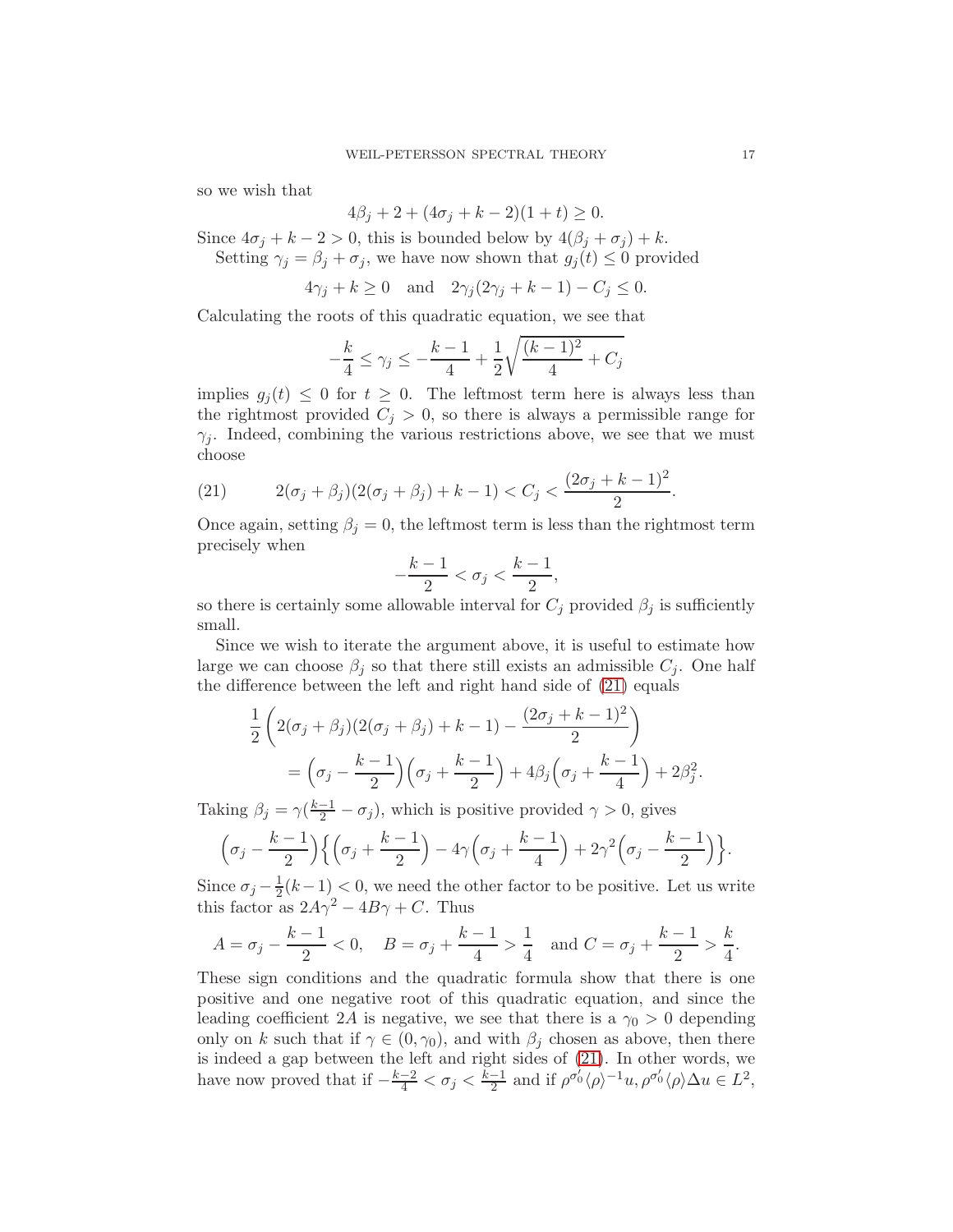with  $\sigma'_0 = \sigma + \beta = \sigma + \gamma \left( \frac{k-1}{2} - \sigma \right)$ , for any fixed  $\gamma \in (0, \gamma_0)$ , then  $\rho^{\sigma} \nabla u$ and  $\rho^{\sigma} \langle \rho \rangle^{-1} u$  both lie in  $L^2$ . This shows that starting with  $\sigma_0 < \frac{k-1}{2}$ , then  $\omega_0 \geq \frac{1}{2}$ , then we can iterate the entire argument a finite number of times to conclude that  $\rho^{\sigma} \nabla u, \rho^{\sigma} \langle \rho \rangle^{-1} u \in L^2$  for any  $\sigma > -\frac{k-2}{4}$  $\frac{-2}{4}$ .

There is a variant of this result which holds even in the borderline case  $\sigma_0$  =  $\frac{k-1}{2}$  $\frac{-1}{2}$ . We lose a bit, however, in that we can only estimate some combination of  $\nabla u$  and  $\langle \rho \rangle^{-1} u$ , but not these two terms separately.

<span id="page-17-1"></span>**Lemma 7.** Set  $\sigma_0 = \frac{k-1}{2}$  $\frac{-1}{2}$  and suppose that  $\max(0, \sigma_0 - 1/\ell) \leq \sigma < \sigma_0$ , and  $\sigma \neq 0$ . Suppose furthermore that the rate of decay  $\eta$  for the error terms in the metric satisfies  $\eta \geq 1$  (note, this is certainly true for g<sub>WP</sub>). If  $\rho^{\sigma_0} \langle \rho \rangle^{-1} u \in L^2$  and  $\rho^{2\sigma - \sigma_0} \langle \rho \rangle \Delta u \in L^2$  then  $\rho^{\sigma - 2\sigma_0} \nabla \rho^{2\sigma_0} u \in L^2$ .

*Proof.* By assumption,  $u \in X^{-\sigma_0}$ , and in view of Lemma [5,](#page-12-0) we may replace u by some  $\psi_{\alpha} u$  so as to assume that u has compact support in some chart.

We now claim that acting on  $\mathcal{C}_c^{\infty}(\mathcal{M}_{\gamma})$ , one has

<span id="page-17-0"></span>(22) 
$$
f\Delta + \Delta f = 2(\rho^{-(k-1)}\nabla \rho^{k-1})^* f(\rho^{-(k-1)}\nabla \rho^{k-1}) + \Delta f - 2(\rho^{-(k-1)}\nabla \rho^{k-1})^* (f\rho^{-(k-1)}(\nabla \rho^{k-1})),
$$

where the two occurrences of  $f$  on the left as well as the last two terms on the right are multiplication operators. Indeed, both sides are formally self-adjoint, real, and have the same principal symbol, so the difference is an operator of order 0; evaluation on the constant function 1 then gives the result. The last term on the right in [\(22\)](#page-17-0) can be rewritten in a more useful way as follows. First write this term as  $-2\rho^{k-1}\nabla^*\rho^{-2(k-1)}f\nabla\rho^{k-1}$ , then commute to the front the middle factor  $\rho^{-2(k-1)}f$ ; omitting the initial minus sign, this yields

$$
2\rho^{-(k-1)} f \Delta \rho^{k-1} - 2\rho^{k-1} [\nabla, \rho^{-2(k-1)} f]^* \nabla \rho^{k-1}
$$
  
=  $2\rho^{-(k-1)} f \Delta \rho^{k-1} - 2\rho^{-(k-1)} \langle \nabla f, \nabla \rho^{k-1} \rangle_g - 2f \rho^{k-1} \langle \nabla \rho^{-2(k-1)}, \nabla \rho^{k-1} \rangle_g$   
=  $-2(k-1)\rho^{-1} \langle \nabla \rho, \nabla f \rangle_g + 2\rho^{-(k-1)} f \Delta \rho^{k-1} + 4(k-1)f \rho^{-k} \langle \nabla \rho, \nabla \rho^{k-1} \rangle_g.$ 

Using [\(6\)](#page-6-0), we expand and then combine the last two terms on the right; this produces a cancellation, from which all that remains is  $f\sum_{i,j} a'_{ij} \rho_i^{-2}$ , for some coefficients  $a'_{ij}$  which satisfy  $|a'_{ij}| \leq C|\rho|^{\eta}$ .

On the other hand, assuming that f is independent of y and  $\theta$ , we also combine the first term of this last equation (remember to reinsert the minus sign!) with the penultimate term  $\Delta f$  in [\(22\)](#page-17-0). These together yield

$$
\sum_{i=1}^{\ell} \left( -\partial_{\rho_i}^2 + (k - 2 + a_i'')\rho_i^{-1}\partial_{\rho_i} \right) f + \sum_{i,j=1}^{\ell} a_{ij}'' \partial_{\rho_i \rho_j}^2 f,
$$

where  $|a''_i|, |a''_{ij}| \leq C |\rho|^{\eta}$ .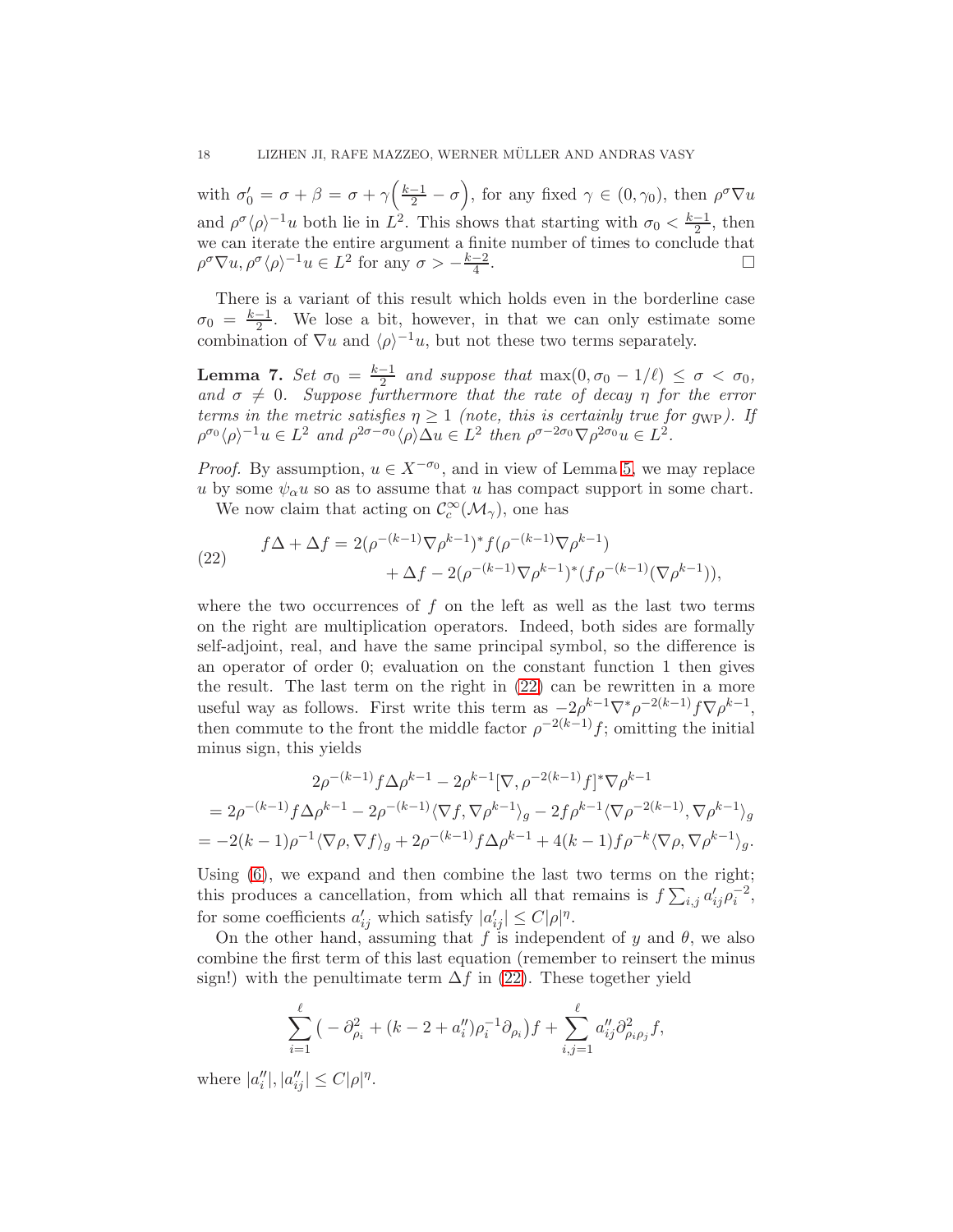We shall use, as before, the specific function  $f = f_{\delta} = (\prod_{i=1}^{\ell} \phi_i (\rho_i/\delta)^2) \rho^{2\sigma}$ , with  $\phi_i(t) = (1 + t^{-1})^{-\beta_i}$ . Thus

$$
-\partial_{\rho_i}^2 f_i + \frac{k-2}{\rho_i} \partial_{\rho_i} f_i = f_i \rho_i^{-2} \left( -2\beta_i (2\beta_i + 1)(1+t)^{-2} + 2\beta_i (k - 4\sigma_i)(1+t)^{-1} + 2\sigma_i (k - 1 - 2\sigma_i) \right) \Big|_{t = \rho_i/\delta};
$$

the remainder terms  $a''_i \rho_i^{-1} \partial_{\rho_i} f$ ,  $a''_{ij} \partial^2_{\rho_i \rho_j} f$  are all bounded by  $|\rho|^{\eta}$  times a linear combination of the three terms on the right. Taking  $\beta_i = \frac{k-1}{2} - \sigma_i$ , then for  $\delta > 0$ ,

$$
\rho^{-2\sigma_0}f
$$
,  $\rho^{-2\sigma_0}\langle \rho \rangle \partial_{\rho_i}f$ , and  $\rho^{-2\sigma_0}\langle \rho \rangle^2 \Delta f$ 

are all bounded, though not uniformly in  $\delta$ . Furthermore,

$$
\sum_{i=1}^{\ell} (-\partial_{\rho_i}^2 f + \frac{k-2}{\rho_i} \partial_{\rho_i} f) = \sum_{i=1}^{\ell} 2\beta_i f \rho_i^{-2} \left( -(2\beta_i + 1)(1+t)^{-2} + (2\beta_i + 1 - 2\sigma_i)(1+t)^{-1} + 2\sigma_i \right) |_{t=\rho_i/\delta}
$$

$$
= \sum_{i=1}^{\ell} 2\beta_i f \rho_i^{-2} \frac{\rho_i/\delta}{1 + \rho_i/\delta} \left( \frac{2\beta_i + 1}{1 + \rho_i/\delta} + 2\sigma_i \right).
$$

The right side of this equation is nonnegative if  $\beta_i > 0$  and  $\sigma_i \geq 0$  for all i, and bounded from below by

$$
\sum_{i} 4\beta_i \sigma_i f \rho_i^{-2} \frac{\rho_i/\delta}{1 + \rho_i/\delta}.
$$

Finally, using Cauchy-Schwarz,

$$
\sum_{i,j} |\partial^2_{\rho_i \rho_j} f| + \sum_i |\rho_i^{-1} \partial_{\rho_i} f|
$$
  
\n
$$
\leq C f \sum_{i,j} (\rho_i \rho_j)^{-1} ((1+t)^{-2} + (1+t)^{-1} + 1)|_{t=\rho_i/\delta} \leq C f \sum_i \rho_i^{-2}.
$$

We have now proved that the last two terms of [\(22\)](#page-17-0) are bounded from below by  $-C|\rho|^{\eta} \sum_{i} (\rho_i \rho_j)^{-1}$ . Since we are assuming that  $\sigma_i > 0$  for every i and  $\eta \geq 1$ , we can refine this since then  $|\rho|^{\eta} \leq |\rho| \leq \sum_{j} \rho_j$ . Indeed, using these two conditions, then for any specified  $\epsilon_0 > 0, Q$ 

$$
\sum_j \rho_j \left( (1+t)^{-2} + (1+t)^{-1} + 1 \right) \vert_{t=\rho_i/\delta} \leq 3 \sum_j \rho_j \leq \sum_j \epsilon_0 4 \beta_j \sigma_j \frac{\rho_j/\delta}{1+\rho_j/\delta}
$$

when both  $\delta$  and  $|\rho|$  are sufficiently small. Taking supp u sufficiently small so that both of these last conditions hold, this shows that the last two terms of [\(22\)](#page-17-0) are actually non-negative.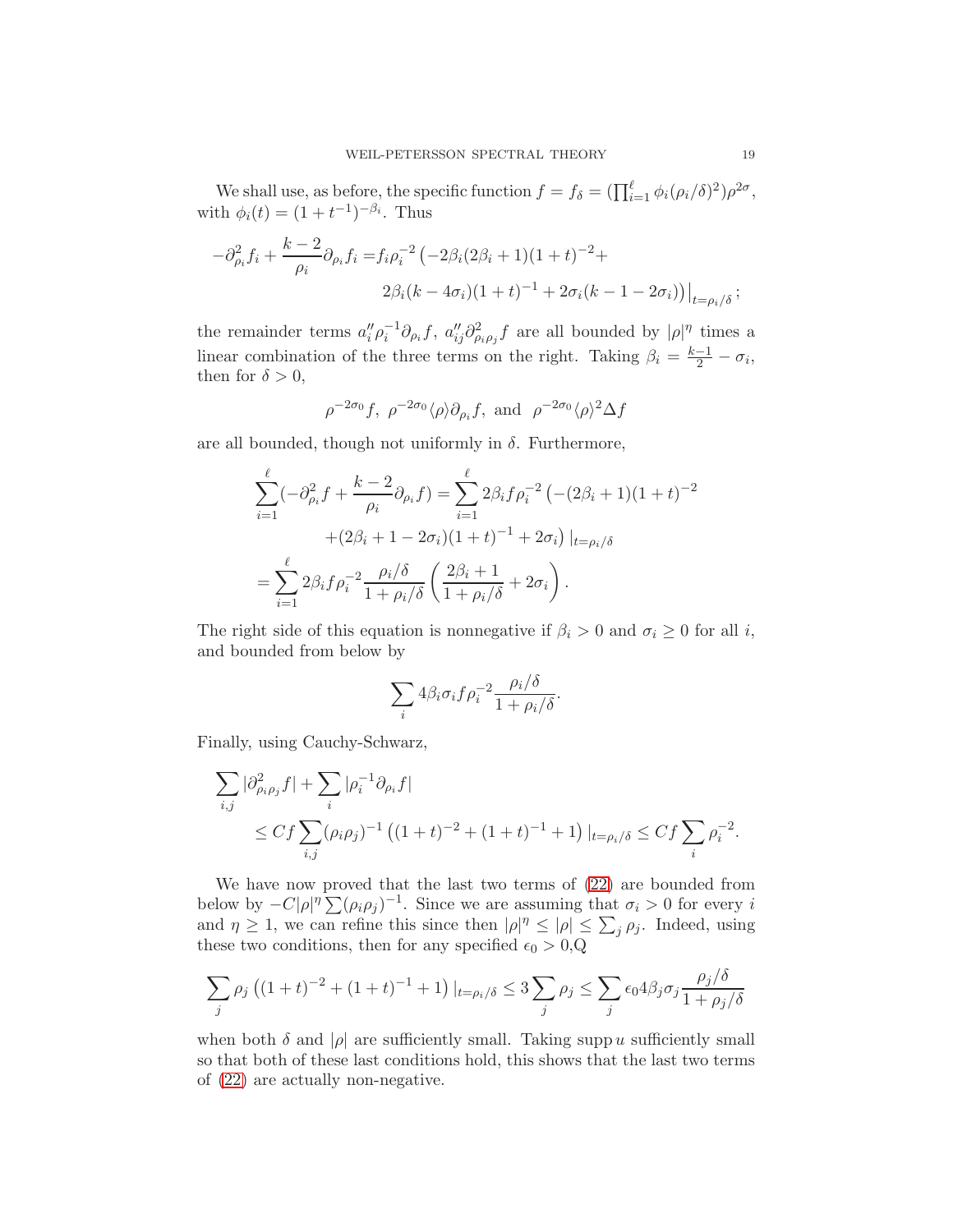Now, when  $\delta > 0$ , [\(22\)](#page-17-0) gives

(23) 
$$
\langle f_{\delta} \Delta u, u \rangle + \langle \Delta (f_{\delta} u), u \rangle \n= 2||f_{\delta}^{1/2} (\rho^{-(k-1)} \nabla \rho^{k-1}) u||^2 \n+ \langle \left( \Delta f_{\delta} - 2(\rho^{-(k-1)} \nabla \rho^{k-1})^* (f_{\delta} \rho^{-(k-1)} (\nabla \rho^{k-1})) \right) u, u \rangle
$$

if  $u \in \mathcal{C}_c^{\infty}(\mathcal{M})$ . Both sides are continuous bilinear forms on  $X^{-\sigma_0}$ , so since  $\mathcal{C}_c^{\infty}(\mathcal{M})$  is dense in  $X^{-\sigma_0}$ , the identity holds in this larger space. Since  $\eta \geq 1$ , the last term is nonnegative, hence

$$
||f_{\delta}^{1/2}(\rho^{-(k-1)} \nabla \rho^{k-1})u||^{2} \le ||\rho^{\sigma_0} \langle \rho \rangle^{-1} u|| \, ||\rho^{2\sigma-\sigma_0} \langle \rho \rangle \Delta u||.
$$

Letting  $\delta \to 0$  shows  $\rho^{\sigma}(\rho^{-(k-1)} \nabla \rho^{k-1}) u \in L^2$  and

$$
\|\rho^{\sigma}(\rho^{-(k-1)}\nabla\rho^{k-1})u\|^2 \le \|\rho^{2\sigma-\sigma_0}\langle\rho\rangle\Delta u\|\|\rho^{\sigma_0}\langle\rho\rangle^{-1}u\|.
$$

This completes the proof.

<span id="page-19-0"></span>**Corollary 3.** If 
$$
\sigma_0 = \frac{k-1}{2} > 0
$$
 and  $0 \le \sigma < \sigma_0$ ,  $\eta \ge 1$ , and if  $\rho^{\sigma_0} \langle \rho \rangle^{-1} u \in L^2$   
and  $\rho^{\sigma} \langle \rho \rangle \Delta u \in L^2$  then  $u \in X^{\sigma}$ , so  $\rho^{\sigma} \nabla u \in L^2$  and  $\rho^{\sigma} \langle \rho \rangle^{-1} u \in L^2$ .  
In particular, if  $\rho^{\sigma_0} \langle \rho \rangle^{-1} u \in L^2$  and  $\langle \rho \rangle \Delta u \in L^2$  then  $\nabla u \in L^2$ .

Proof. By Lemma [7,](#page-17-1) if  $\sigma' = \max(\sigma_0 - 1/\ell, \sigma_0 - \frac{1}{2}(\sigma_0 - \sigma)) < \frac{k-1}{2}, \sigma' > 0$ , then in particular  $2\sigma' - \sigma_0 \ge \sigma$ , and hence  $\rho^{2\sigma' - \sigma_0} \langle \rho \rangle \Delta u \in L^2$ , and we also have  $\rho^{\sigma'} \rho^{-(k-1)} \nabla \rho^{k-1} u \in L^2$ . This implies that

$$
(\prod_{i\neq j}\rho_i^{\sigma'})\rho_j^{\sigma'}\rho_j^{-(k-1)}\partial_{\rho_j}\rho_j^{k-1}u\in L^2.
$$

Since  $\rho_j^{1-k}$  barely fails to lie in  $L^2$ , while  $u \in L^2$ , we can use techniques of regular singular operator theory to get that  $\rho^{\sigma'} \partial_{\rho_j} u \in L^2$  for every j, and hence using the Hardy inequality,  $\rho^{\sigma'} \langle \rho \rangle^{-1} u \in L^2$ . This means that  $u \in$  $X^{-\sigma'}$ . Finally, by Lemma [6](#page-13-2) with  $\sigma_0 = \sigma'$ ,  $\rho^{\sigma} \nabla u \in L^2$  and  $\rho^{\sigma} \langle \rho \rangle^{-1} u \in L^2$ . and this completes the proof.

We now show how to use the results above to establish that  $\Delta$  is essentially self-adjoint. It is well-known that essential self-adjointness is equivalent to the density of  $\text{Ran}_{\mathcal{C}_c^{\infty}}(\Delta \pm i)$  in  $L^2$ . If either of these spaces fail to be dense, then there exists an element  $\psi \in L^2$  such that  $\psi \perp \text{Ran}_{\mathcal{C}_c^{\infty}}(\Delta \pm i)$ , i.e.  $\langle (\Delta \pm i)\phi, \psi \rangle = 0$  for all  $\phi \in C_c^{\infty}$ . This implies, in particular, that  $\psi$  is a distributional solution of  $(\Delta \pm i)\psi = 0$ , and hence  $\psi \in \mathcal{C}^{\infty}$ , and in addition  $\Delta \psi \in L^2$ .

If we can integrate by parts to justify the identity

$$
0 = \langle (\Delta \pm i)\psi, \psi \rangle = ||d\psi||^2 \pm i||\psi||^2,
$$

we could then conclude that  $\psi = 0$ . Thus it remains to prove the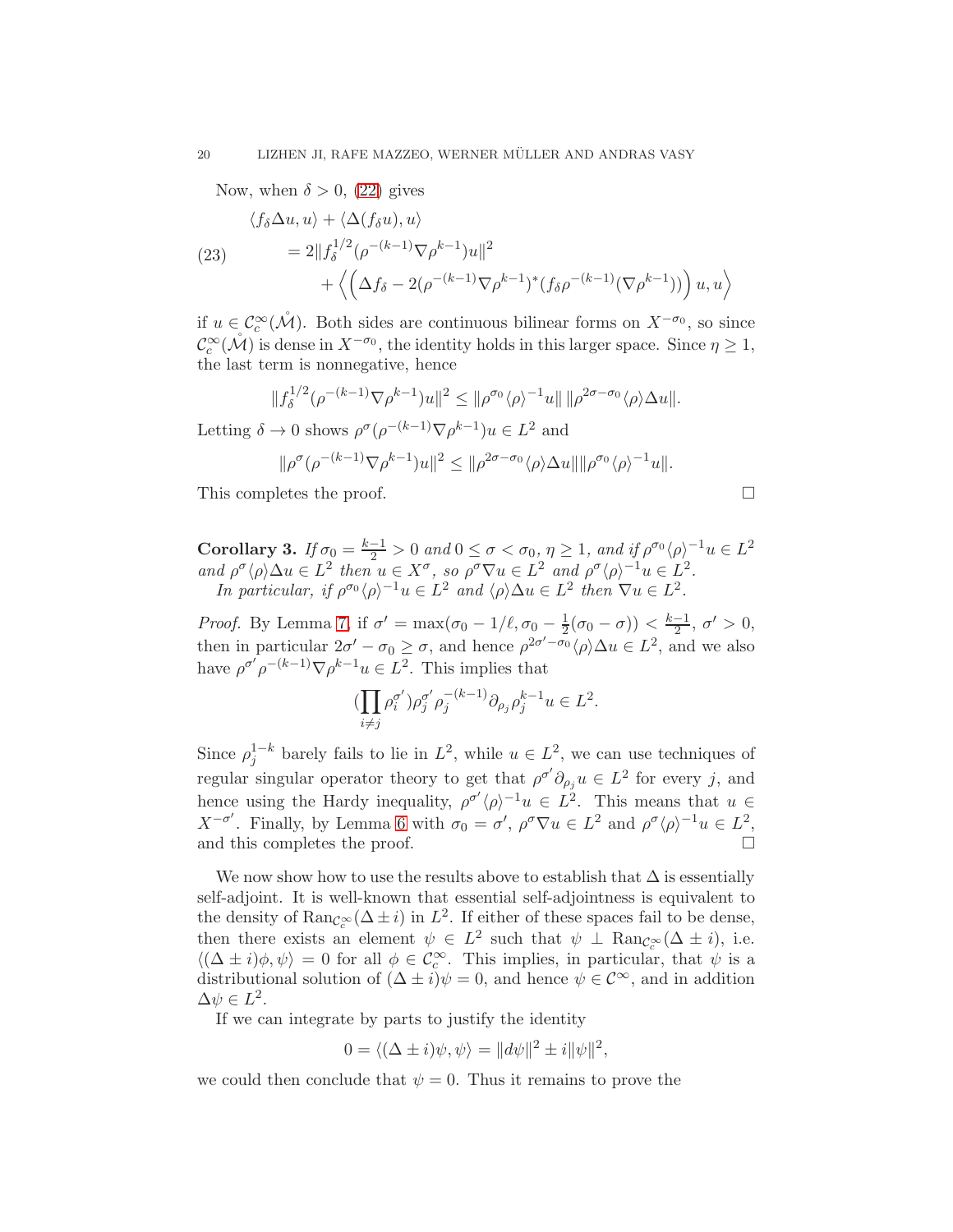<span id="page-20-0"></span>**Lemma 8.** Suppose that  $k \geq 3$ , and let g be a metric which satisfies the conditions [\(9\)](#page-6-2) and [\(10\)](#page-7-0), with  $\eta \geq 1$  if  $k = 3$ . If  $u \in L^2$  and  $\Delta u \in L^2$ , then  $\nabla u \in L^2$  and  $\langle \Delta u, u \rangle = \langle \nabla u, \nabla u \rangle.$ 

*Proof.* If  $k > 3$  then, by Lemma [6](#page-13-2) with  $\sigma_0 = 1$  and  $\sigma = 0$ , we see that  $\nabla u \in L^2$  and  $\langle \rho \rangle^{-1} u \in L^2$ . This proves the first claim.

Now suppose that  $k = 3$ , which is the most relevant case. Then by Lemma [3](#page-19-0) with  $\sigma_0 = 1$  and  $\sigma = 0$ , we see that  $\nabla u \in L^2$  and  $\langle \rho \rangle^{-1} u \in L^2$ . This completes the proof of the first claim in all cases.

Finally, if  $v \in C_c^{\infty}(\mathring{M})$ , then

$$
\langle \Delta v, v \rangle = ||\nabla v||^2.
$$

Both sides are continuous bilinear forms on  $X^0$ , so by the density of  $\mathcal{C}_c^{\infty}(\mathcal{M}_{\gamma})$ , this identity remains valid in  $X^0$ . In part one we proved that the assumption  $u \in L^2$  and  $\Delta u \in L^2$  implies that  $\nabla u \in L^2$  and  $\langle \rho \rangle^{-1} u \in L^2$ . Thus  $u \in X^0$ and hence, the above equality holds for  $u$ .

In summary, we proved the

**Theorem 3.**  $\Delta$  is essentially self-adjoint.

To conclude this section, we note that the argument of Lemma [8](#page-20-0) shows that the maximal domain  $\mathcal{D}_{\text{max}}(\Delta)$  is contained in  $\langle \rho \rangle L^2 \cap H^1$ , which is certainly compactly contained in  $L^2$ . This proves Corollary [1.](#page-8-0)

# 4. The Weyl estimate for the eigenvalues

In this final section we address the question of estimating the growth rate of the counting function

<span id="page-20-1"></span>
$$
N(\lambda) = \#\{j : \lambda_j \le \lambda\}.
$$

The classical formula, valid for the Laplacian on a compact smooth manifold  $(M, q)$ , states that

(24) 
$$
N(\lambda) = \frac{\omega_n}{(2\pi)^n} \text{Vol}_g(M) \lambda^{n/2} + o(\lambda^{n/2}),
$$

where  $n = \dim M$  and  $\omega_n$  is the volume of the unit ball in  $\mathbb{R}^n$ . It is now wellunderstood, of course, that a good estimate of the error term, for example showing that it has the form  $\mathcal{O}(\lambda^{n/2-\epsilon})$  for some  $\epsilon > 0$ , depends on the dynamical properties of the geodesic flow. The same is certainly true here, but we content ourselves with the most basic result in this direction, which is the extension of this Weyl counting formula to the present setting. Our main result is the

**Theorem 4.** Let  $(M, g)$  be a compact stratified space with crossing cusp singularities of multi-order k, where each  $k_i \geq 3$ . Then the spectrum of  $\Delta_q$ is discrete, and the counting function  $N(\lambda)$  for this spectrum satisfies the asymptotic formula [\(24\)](#page-20-1).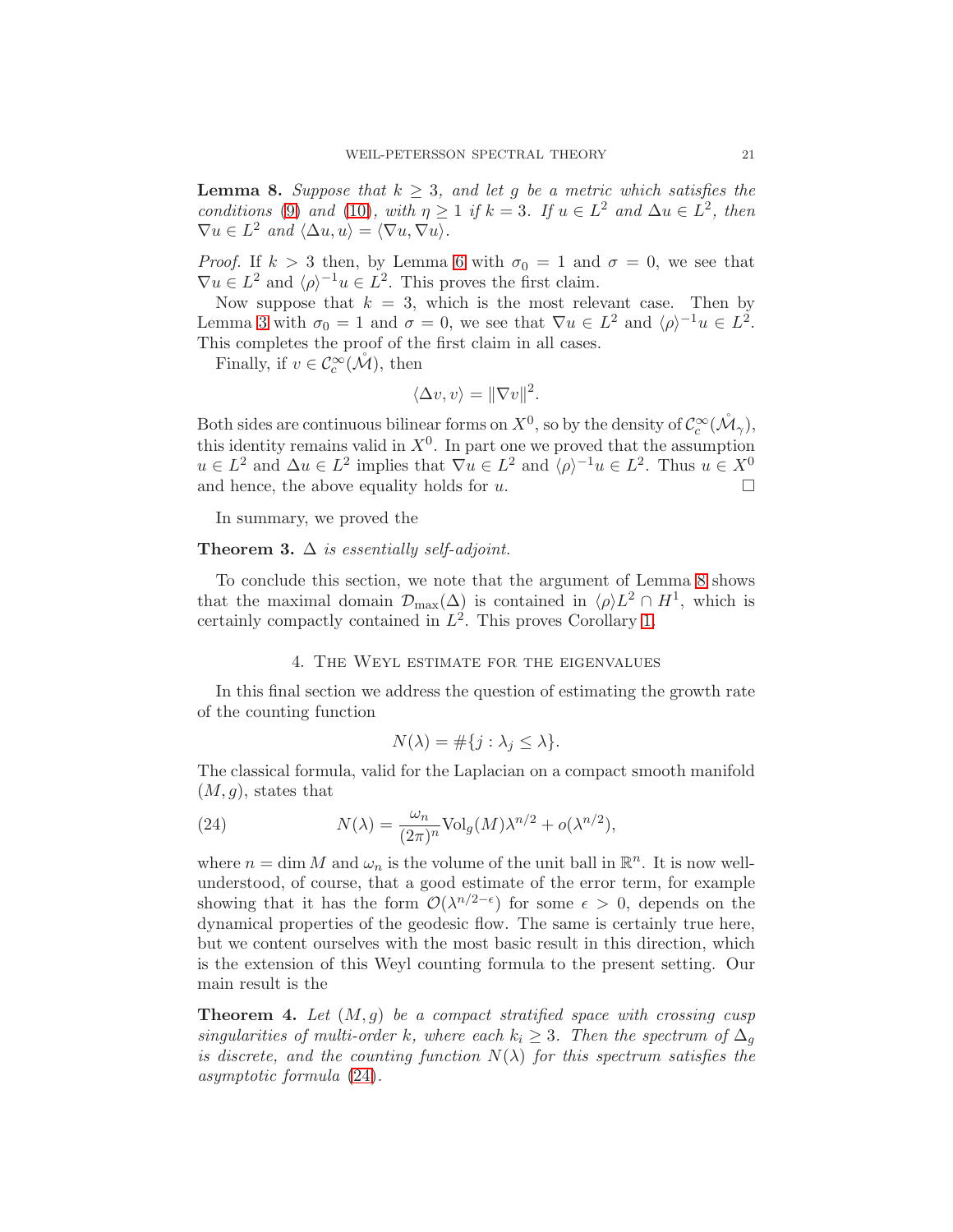Proof. We follow the most classical method, known as Dirichlet-Neumann bracketing. We briefly recall the idea, but refer to [\[6\]](#page-24-5) for details. Consider a partition of  $M$  into the region

$$
\mathcal{W}_0 = \{p : \text{dist}_g(p, \cup D_j) \ge \delta\}
$$

and a finite number of regions  $\mathcal{W}_{\alpha}$ , each of the form

$$
\{p = (r_1, \ldots, r_\ell, \theta_1, \ldots, \theta_\ell, y) : 0 \le r_i \le \delta, \ i = 1, \ldots, \ell, \theta_i \in S^1 \ \forall \ i, \text{ and } y \in \mathcal{V}_\alpha \subset \mathbb{R}^{6\gamma - 6 - 2\ell}\}.
$$

Next, define the Rayleigh quotient for  $\Delta_g$  by  $R(u) = D(u)/L(u)$ , where  $L(u) = \int |u|^2 dV_g$  and  $D(u) = \int |\nabla u|^2 dV_g$  are the  $L^2$  norm and the Dirichlet form. We also consider the restrictions of these forms to various subdomains W, and will denote these by  $R^{\mathcal{W}}(u)$ , etc.

For each  $\alpha$ , including  $\alpha = 0$ , restrict R to functions u which lie in  $H^1(\mathcal{W}_\alpha)$ or to  $H_0^1(\mathcal{W}_\alpha)$ . The critical values of this restricted functional are the Neumann and Dirichlet eigenvalues for  $\Delta_g$  on  $\mathcal{W}_{\alpha}$ , which we list in order, and with multiplicity, as

$$
\mu_{1,N}^{\alpha} \le \mu_{2,N}^{\alpha} \le \dots
$$
 and  $\mu_{1,D}^{\alpha} \le \mu_{2,D}^{\alpha} \le \dots$ ,

respectively. The union of these lists of eigenvalues over all  $\alpha$ , reindexed into nondecreasing sequences, become

$$
\mu_{1,N} \leq \mu_{2,N} \leq \dots \quad \text{and} \qquad \mu_{1,D} \leq \mu_{2,D} \leq \dots
$$

Since

$$
\bigoplus_{\alpha} H_0^1(\mathcal{W}_\alpha) \subset H^1(\mathcal{M}) \subset \bigoplus_{\alpha} H^1(\mathcal{W}_\alpha),
$$

the minimax characterization of eigenvalues shows that the eigenvalues  $\{\lambda_j\}$ of  $\Delta_g$  on M, listed with multiplicity, satisfy

$$
\mu_{j,N} \leq \lambda_j \leq \mu_{j,D}
$$

for all j. This implies, in turn, that if we denote the counting functions for the sequences  $\{\mu_{j,N}\}\$ and  $\{\mu_{j,D}\}\$  by  $N_N(\lambda)$  and  $N_D(\lambda)$ , respectively, then for  $\lambda \gg 0$ ,

$$
N_D(\lambda) \le N(\lambda) \le N_N(\lambda).
$$

Thus to prove the main assertion, it suffices to prove that both  $N_N$  and  $N_D$ satisfy this same asymptotic law.

We take as given that

$$
N_{N/D}^{\mathcal{W}_0}(\lambda) = \frac{\omega_n}{(2\pi)^n} \text{Vol}_g(\mathcal{W}_0) \lambda^{n/2} + o(\lambda^{n/2}).
$$

This is just the standard Weyl law for the region  $\mathcal{W}_0$  with either Neumann or Dirichlet eigenvalues. Since  $\text{Vol}_g(\mathcal{W}_0) \to \text{Vol}_g(M)$  as  $\delta \to 0$ , this is nearly the entire leading term. On the other hand, since  $N_{D}^{W_{\alpha}}(\lambda) \le N_{N}^{W_{\alpha}}(\lambda)$  for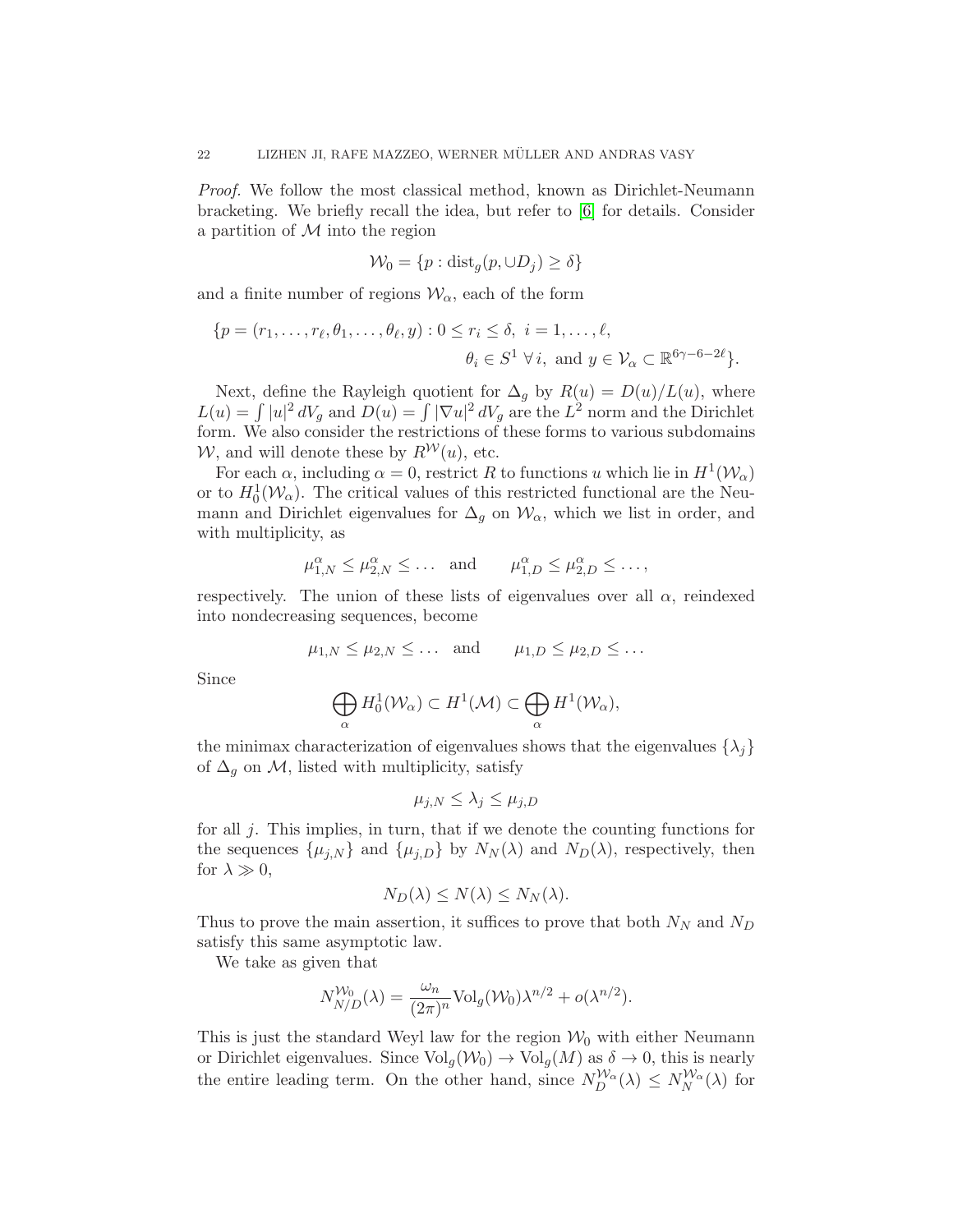$\alpha \neq 0$ , it suffices to prove that for any  $\epsilon > 0$  we can choose a sufficiently small  $\delta$  so that for all such  $\alpha$ ,

$$
N_N^{\mathcal{W}_\alpha}(\lambda) \le \epsilon \lambda^{n/2} + \mathcal{O}(\lambda^{\beta})
$$

for some  $\beta < n/2$ . Thus we concentrate on this last estimate for any fixed α.

Since the Rayleigh quotient is changed by at most a bounded factor if we replace g by any quasi-isometric metric, we may replace  $\mathcal{W}_{\alpha}$  by the product  $(0, \delta)^{\ell} \times Z$ ,  $Z = (S^1)^{\ell} \times B$ , where B is a piecewise smooth compact domain in  $\mathbb{R}^{n-2\ell}$ , endowed with the warped product metric

$$
g_{\ell} = \sum_{i=1}^{\ell} (d\rho_i^2 + \rho_i^{2k_i} d\theta^2) + dy^2,
$$

Using radial and angular variables  $\rho_i$  and  $\theta_i$ ,  $i = 1, \ldots, \ell$ , as before, as well as the multi-index notation, so that for example  $\rho^k = \prod_{i=1}^l \rho_i^{k_i}$ , then

$$
L^{\mathcal{W}_{\alpha}}(u) = \int_0^{\delta} \cdots \int_0^{\delta} \int_Z |u|^2 \rho^k d\rho d\theta dy,
$$

and

$$
D^{\mathcal{W}_{\alpha}}(u)
$$
  
=  $\int_0^{\delta} \cdots \int_0^{\delta} \int_Z \left( \sum_{j=1}^{\ell} |\partial_{\rho_j} u|^2 + \sum_{j=1}^{\ell} \rho_j^{-2k_j} |\partial_{\theta_j} u|^2 + |\partial_y u|^2 \right) \rho^k d\rho d\theta dy.$ 

Next, suppose that  $\delta = 2^{-m_0}$  for some  $m_0$  which will be fixed later, and decompose the cube  $(0, \delta)^\ell$  into a finite union of subregions

$$
(0, 2^{-m_0})^{\ell} = \bigsqcup_{\mu} I^{\mu}
$$
, where  $I_{\mu} = I_{\mu_1} \times \ldots \times I_{\mu_{\ell}}$ .

Here  $\mu$  varies over all multi-indices  $(\mu_1, \ldots, \mu_\ell)$  with  $\mu_i \in \{m_0, \ldots, m+1\}$ for some m to be chosen momentarily, and

$$
I_j = (2^{-j-1}, 2^{-j})
$$
 for  $m_0 \le j \le m$ , and  $I_{m+1} = (0, 2^{-m-1})$ .

In other words, this is just the dyadic decomposition of  $(2^{-m-1}, 2^{-m_0})$  along with the 'terminal' interval  $(0, 2^{-m-1})$ .

Now fix  $\lambda \gg 0$  and set  $m \sim \frac{1}{2}$  $\frac{1}{2} \log_2 \lambda$ . We claim that if the multi-index  $\mu$  has  $\mu_i = m + 1$  for some j, then the number of Neumann eigenvalues of  $\Delta_{g_{\ell}}$  on the region  $I_{\mu} \times Z$  is bounded by the number of Neumann eigenvalues on the adjacent domain  $I_{\mu'} \times Z$ , where  $\mu'_j = m$  and all other  $\mu'_i = \mu_i$ . As we show below, it is possible to directly estimate the counting functions on these non-terminal regions, and since we now show that the counting functions on the terminal regions are estimated in terms of these, we will have accounted for every block in this decomposition.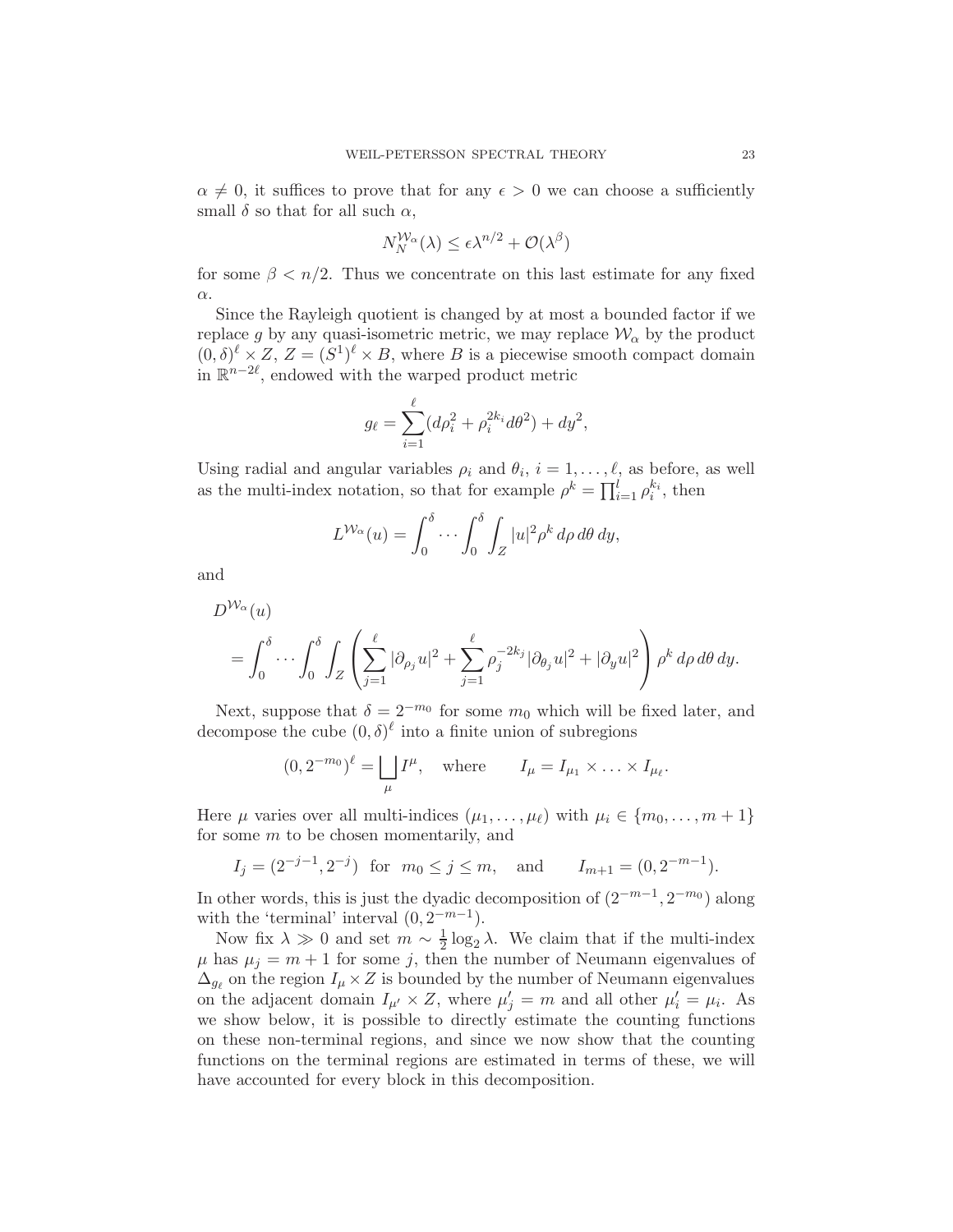To prove this we integrate in  $\rho_j \in (0, 2^{-m})$  (for the same value of j). Writing  $Y = \prod_{i \neq j} I_{\mu_i} \times Z$ , then the second part of Lemma [1](#page-8-1) with  $\beta = 0$ ,  $\rho_0 = 2^{-m-1}$  and  $\rho_0 + \epsilon = 2^{-m}$  gives that

$$
\begin{aligned} 2^{2m+2} \int_0^{2^{-m-1}} |u|^2 \, d\rho_j &\le \int_0^{2^{-m}} |\rho_j^{-1}u|^2 \, d\rho_j \\ &\le C \int_0^{2^{-m}} |\partial_{\rho_j} u|^2 \, d\rho_j + 2^{2m} \int_{2^{-m-1}}^{2^{-m}} |u|^2 \, d\rho_j. \end{aligned}
$$

The constant in front of the last term on the right comes from the square of the derivative of the cutoff function used to reduce back to a function which vanishes near  $\rho_i = \rho_0 + \epsilon$  so as to apply the Hardy inequality for such functions. Integrating over the other factor  $Y$ , we obtain

$$
2^{2m+2}\int_{I_{\mu}\times Y} |u|^2 \le C\int_{(I_{\mu}\cup I_{\mu'})\times Y} |\nabla u|^2 + C2^{2m}\int_{I_{\mu'}\times Y} |u|^2.
$$

Now suppose that the restriction of u to  $I_{\mu'} \times Y$  is orthogonal to all the Neumann eigenfunctions with eigenvalues less than  $C2^{2m}$  on this region. We can then estimate the second term on the right by the Dirichlet integral of u on  $I_{\mu'} \times Y$ . So altogether, for such u,

$$
2^{2m+2} \int_{(I_{\mu} \cup I_{\mu'}) \times Y} |u|^2 \le C \int_{(I_{\mu} \cup I_{\mu'}) \times Y} |\nabla u|^2,
$$

hence the Rayleigh quotient for all such u satisfies  $R(u) \geq C2^{2m+2}$ . This proves that

$$
N_N^{(I_{\mu}\cup I_{\mu'})\times Y}(2^{2m+2})\leq N_N^{I_{\mu'}\times Y}(C2^{2m+2}),
$$

which proves the claim since  $\lambda \sim 2^{2m}$ .

We have now reduced to estimating  $N_N^{I_\mu \times Y}$  $\chi_N^{T_\mu \times T}(\lambda)$  for any multi-index  $\mu$  where  $\mu_j \neq m+1$  for any j. To accomplish this, we consider the Rayleigh quotient on this region. Writing  $\mu \cdot k = \sum \mu_j k_j$ , then

$$
D(u) = \int \left(\sum_{j=1}^{\ell} (|\partial_{\rho_j} u|^2 + 2^{2k_j \mu_j} |\partial_{\theta_j} u|^2) + |\partial_y u|^2\right) 2^{-\mu \cdot k} d\rho d\theta dy,
$$

and  $L(u) = \int |u|^2 2^{-\mu \cdot k} d\rho d\theta dy$ . Up to a  $\mu$ -independent constant factor, the Rayleigh quotient in this region is the same as the one for

$$
\sum_{j=1}^{\ell} \partial_{\rho_j}^2 + \sum_{j=1}^{\ell} 2^{2k_j \mu_j} \partial_{\theta_j}^2 + \partial_y^2.
$$

Up to another constant factor, the eigenvalues of this problem are simply

$$
\sum_{j=1}^{\ell} 2^{2\mu_j} \xi_j^2 + \sum_{j=1}^{\ell} 2^{2\mu_j k_j} \zeta_j^2 + |\eta|^2, \ \xi, \zeta \in \mathbb{Z}^{\ell}, \ \eta \in \mathbb{Z}^{n-2\ell}.
$$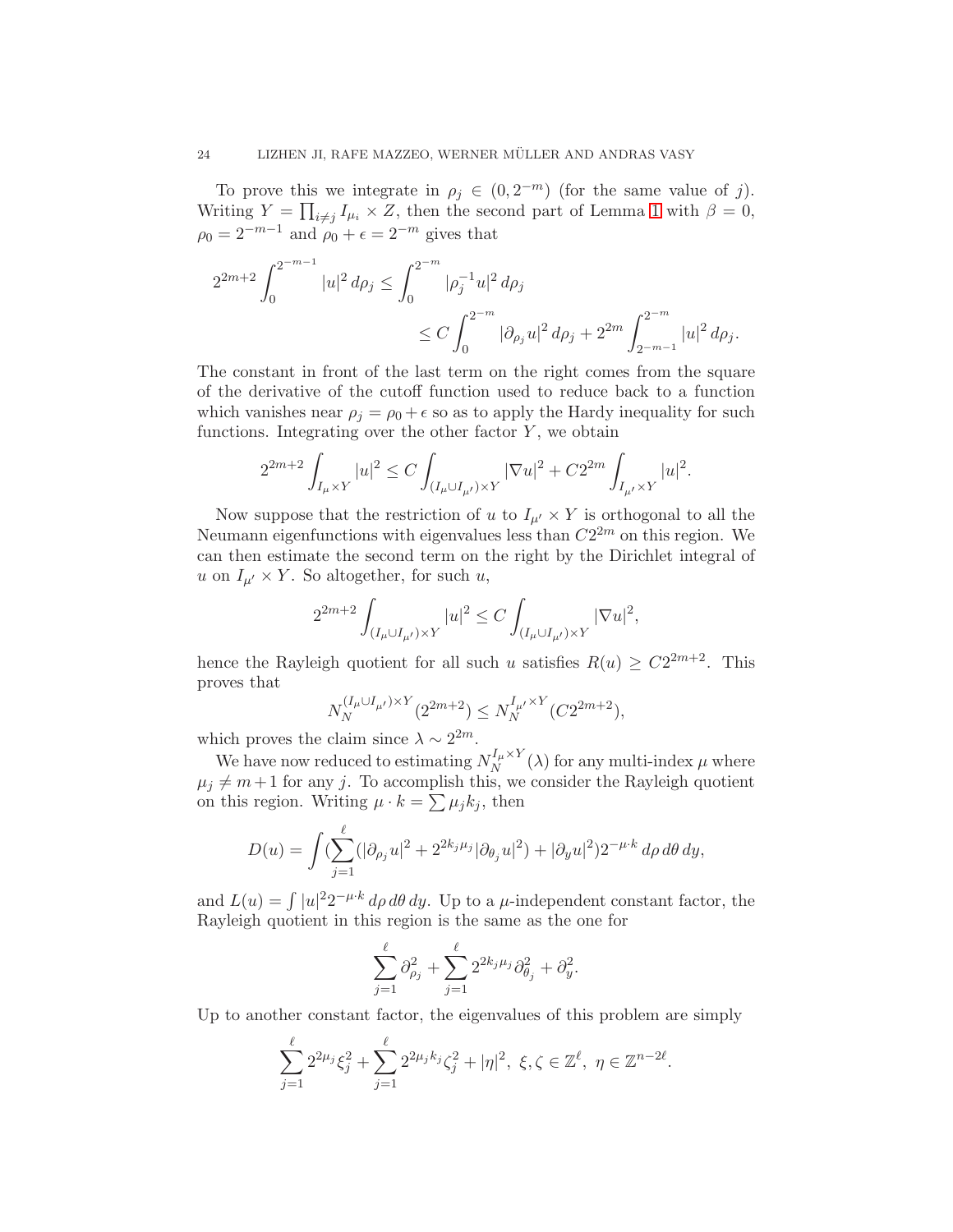The number of these which are no larger than  $\lambda$  is estimated from above by the number of multi-indices  $\xi$ ,  $\zeta$ ,  $\eta$  such that the individual summands themselves are less than  $\lambda$ . Thus

$$
\begin{aligned}\n\#\{\xi_j: 2^{2\mu_j} \xi_j^2 \le \lambda\} &\le C\sqrt{\lambda} 2^{-\mu_j}, \\
&\quad \# \{\zeta_j: 2^{2k_j \mu_j} \zeta_j^2 \le \lambda\} \le C\sqrt{\lambda} 2^{-\mu_j k_j}, \\
&\quad \text{and} \qquad \#\{\eta_j: \eta_j^2 \le \lambda\} \le C\sqrt{\lambda}.\n\end{aligned}
$$

Thus, summing over all  $\mu$  (with no  $\mu_j = m$ ), and recalling that  $\lambda$  is large, the number of eigenvalues of these model problems on the various regions  $I_{\mu} \times Z$  which are less than  $\lambda$  is bounded by

$$
C\left(\sum_{\mu} 2^{-(1+k_j)\mu_j}\right)\lambda^{n/2}.
$$

The coefficient breaks into the product

$$
\prod_{j=1}^{\ell} \left( \sum_{\mu_j = m_0}^{m} 2^{-(1+k_j)\mu_j} \right) \le \prod_{j=1}^{\ell} 2^{-(1+k_j)m_0} = 2^{-(\ell+|k|)m_0} = \delta^{\ell+|k|}
$$

Altogether, we have proved that the counting function on each  $\mathcal{W}_{\alpha}$ ,  $\alpha \neq 0$ , is bounded by  $C\delta^{\beta}\lambda^{n/2}$  where  $\beta = \ell + |k|$ .

We have now shown that

$$
N(\lambda) = \frac{\omega_n}{(2\pi)^n} \left( \text{Vol}_g(M) + \mathcal{O}(\delta^{\beta}) \right) \lambda^{n/2} + o(\lambda^{n/2}).
$$

If we choose  $\delta = (\log_2 \lambda)^{-1/\beta}$ , or equivalently,  $m_0 = (1/\beta) \log_2 \lambda$ , then since this  $m_0$  is still far less than  $m=\frac{1}{2}$  $\frac{1}{2} \log_2 \lambda$ , we conclude that

$$
N(\lambda) = \frac{\omega_n}{(2\pi)^n} \text{Vol}_g(M) \lambda^{n/2} + o(\lambda^{n/2}),
$$

which finishes the proof.  $\Box$ 

#### **REFERENCES**

- <span id="page-24-3"></span>[1] E. Arbarello, M. Cornalba, P. Griffiths, Geometry of algebraic curves. Volume II. With a contribution by Joseph Daniel Harris. Grundlehren der Mathematischen Wissenschaften 268 Springer, Heidelberg, 2011. xxx+963 pp.
- <span id="page-24-0"></span>[2] P. Albin, E. Leichtnam, R. Mazzeo, P. Piazza, The signature package on Witt spaces, to appear, Ann. Scien. Ec. Norm. Sup.
- <span id="page-24-1"></span>[3] P. Albin, E. Leichtnam, R. Mazzeo, P. Piazza, The signature operator on Cheeger spaces, in preparation.
- <span id="page-24-4"></span>[4] T. Aubin, Some nonlinear problems in Riemannian geometry, 2nd Ed. Springer, Heidelberg, 2007.
- <span id="page-24-2"></span>[5] J. Brüning, The signature theorem for manifolds with metric horns, Journées "Équations aux Dérivées Partielles" (Saint-Jean-de-Monts, 1996), Exp. No. II, 10, Ecole Polytech., Palaiseau, 1996. ´
- <span id="page-24-5"></span>[6] I. Chavel, Eigenvalues in Riemannian geometry. Including a chapter by Burton Randol. With an appendix by Jozef Dodziuk. Pure and Applied Mathematics, 115. Academic Press, Inc., Orlando, FL, 1984. xiv+362 pp.